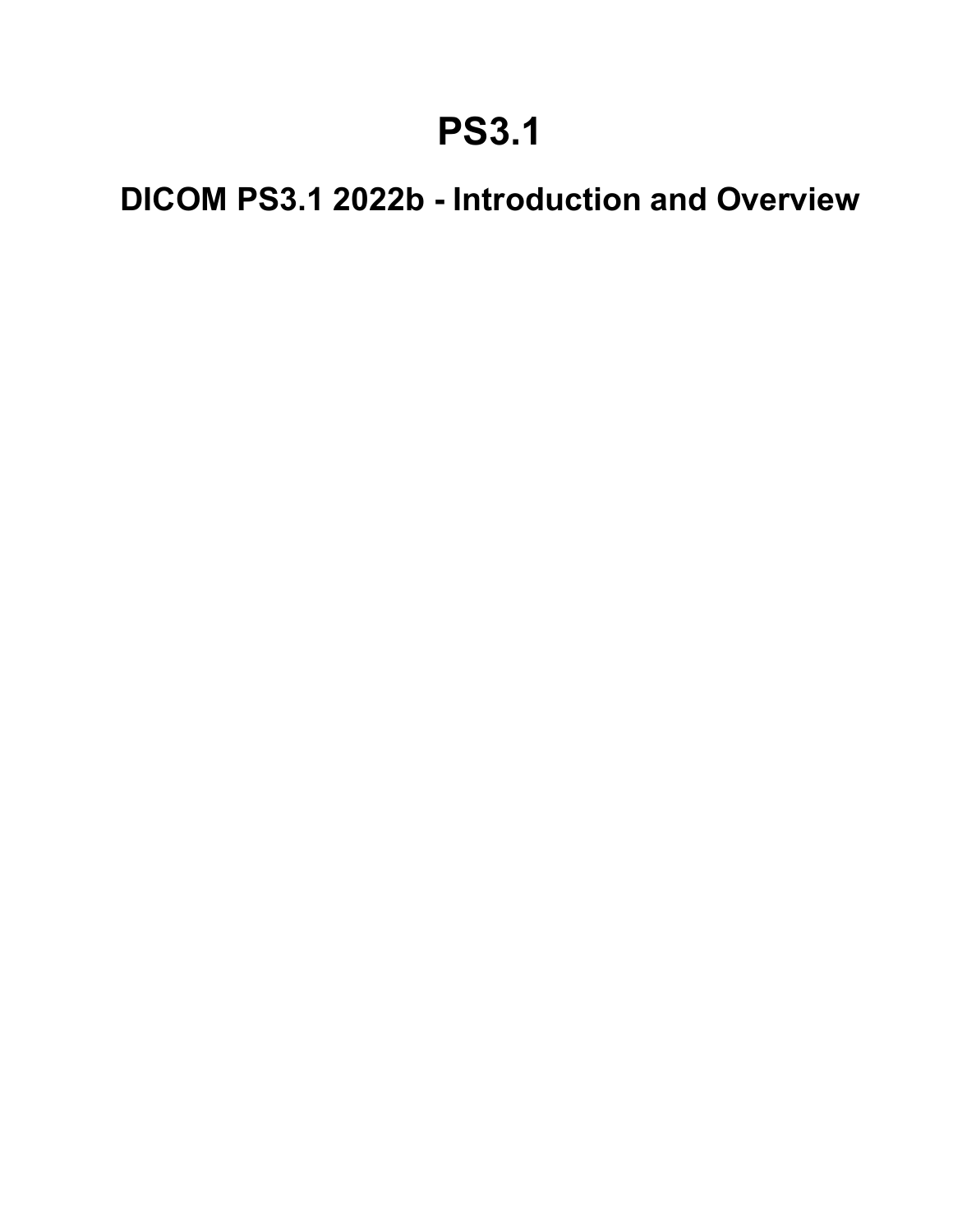### **PS3.1: DICOM PS3.1 2022b - Introduction and Overview**

Copyright © 2022 NEMA

A DICOM® publication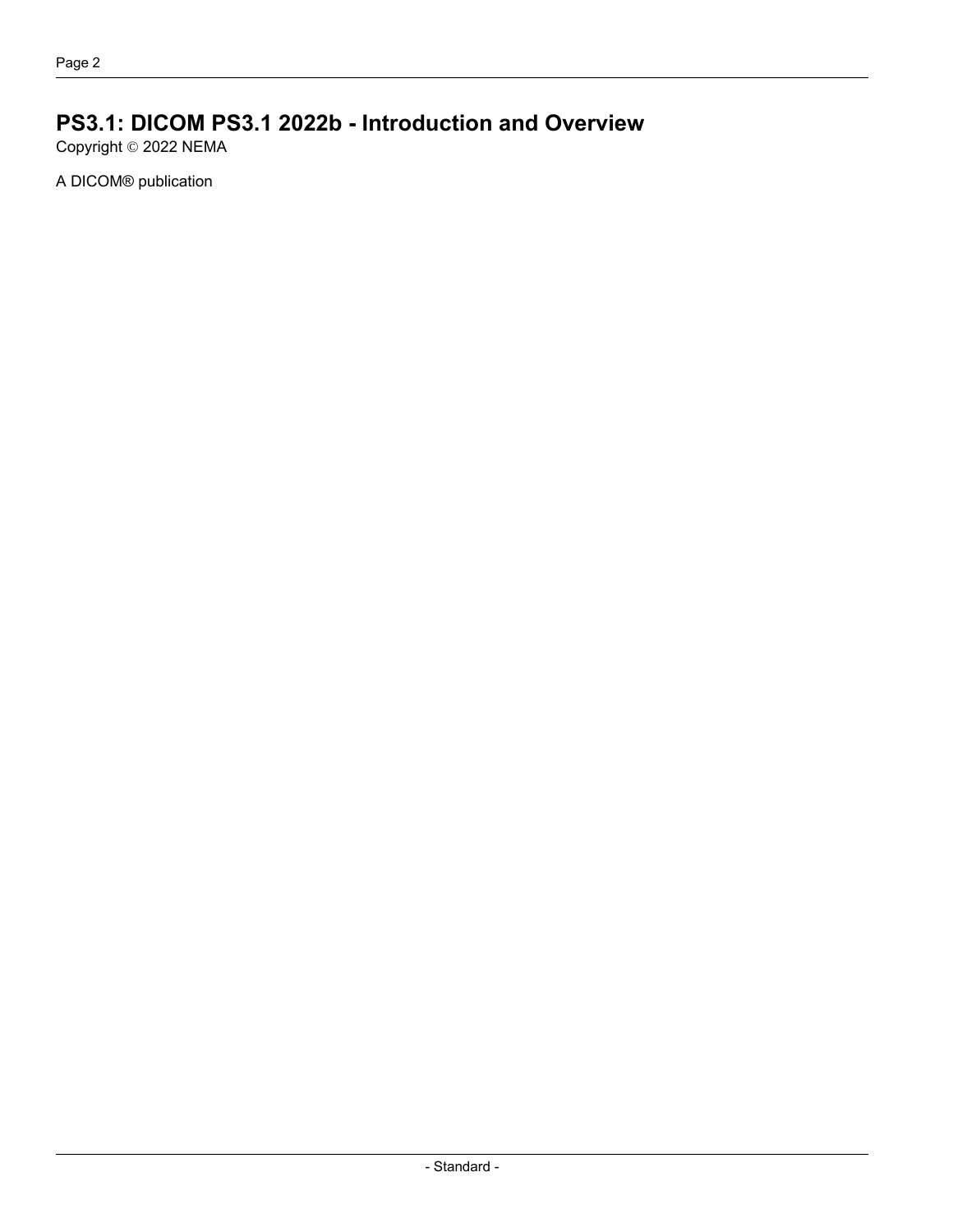## **Table of Contents**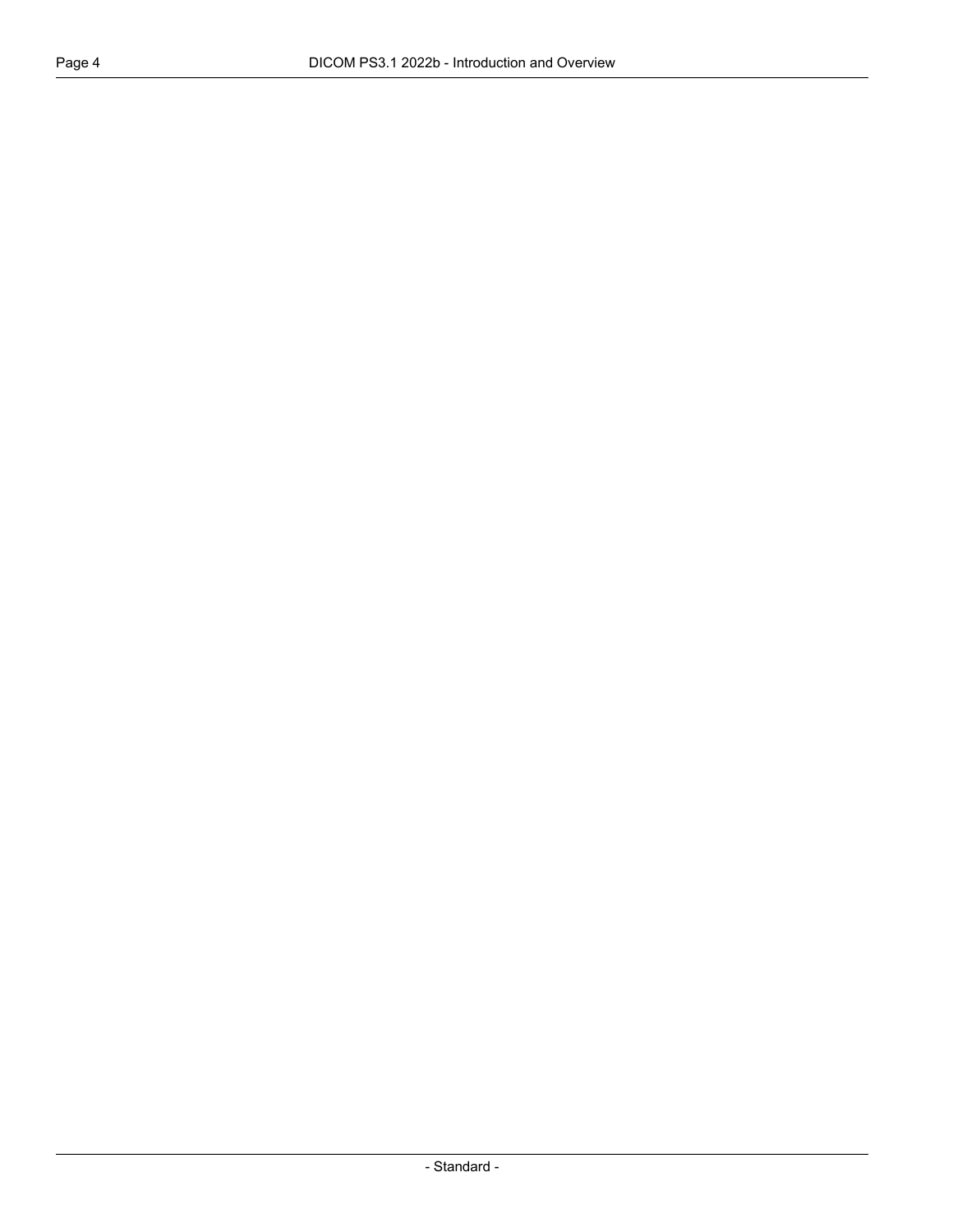## **List of Figures**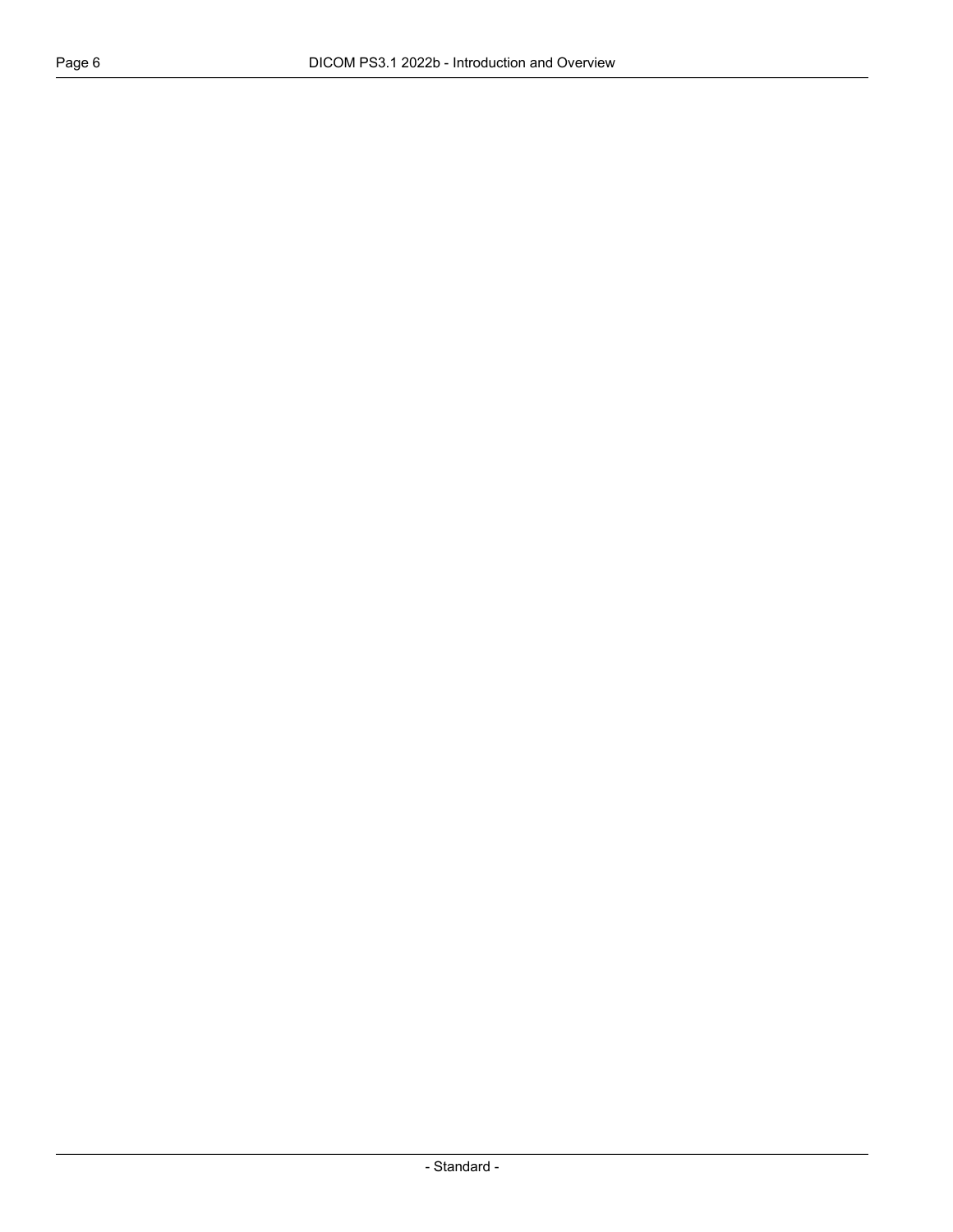## <span id="page-6-0"></span>**Notice and Disclaimer**

The information in this publication was considered technically sound by the consensus of persons engaged in the development and approval of the document at the time it was developed. Consensus does not necessarily mean that there is unanimous agreement among every person participating in the development of this document.

NEMA standards and guideline publications, of which the document contained herein is one, are developed through a voluntary consensus standards development process. This process brings together volunteers and/or seeks out the views of persons who have an interest in the topic covered by this publication. While NEMA administers the process and establishes rules to promote fairness in the development of consensus, it does not write the document and it does not independently test, evaluate, or verify the accuracy or completeness of any information or the soundness of any judgments contained in its standards and guideline publications.

NEMA disclaims liability for any personal injury, property, or other damages of any nature whatsoever, whether special, indirect, consequential, or compensatory, directly or indirectly resulting from the publication, use of, application, or reliance on this document. NEMA disclaims and makes no guaranty or warranty, expressed or implied, as to the accuracy or completeness of any information published herein, and disclaims and makes no warranty that the information in this document will fulfill any of your particular purposes or needs. NEMA does not undertake to guarantee the performance of any individual manufacturer or seller's products or services by virtue of this standard or guide.

In publishing and making this document available, NEMA is not undertaking to render professional or other services for or on behalf of any person or entity, nor is NEMA undertaking to perform any duty owed by any person or entity to someone else. Anyone using this document should rely on his or her own independent judgment or, as appropriate, seek the advice of a competent professional in determining the exercise of reasonable care in any given circumstances. Information and other standards on the topic covered by this publication may be available from other sources, which the user may wish to consult for additional views or information not covered by this publication.

NEMA has no power, nor does it undertake to police or enforce compliance with the contents of this document. NEMA does not cer tify, test, or inspect products, designs, or installations for safety or health purposes. Any certification or other statement of compliance with any health or safety-related information in this document shall not be attributable to NEMA and is solely the responsibility of the certifier or maker of the statement.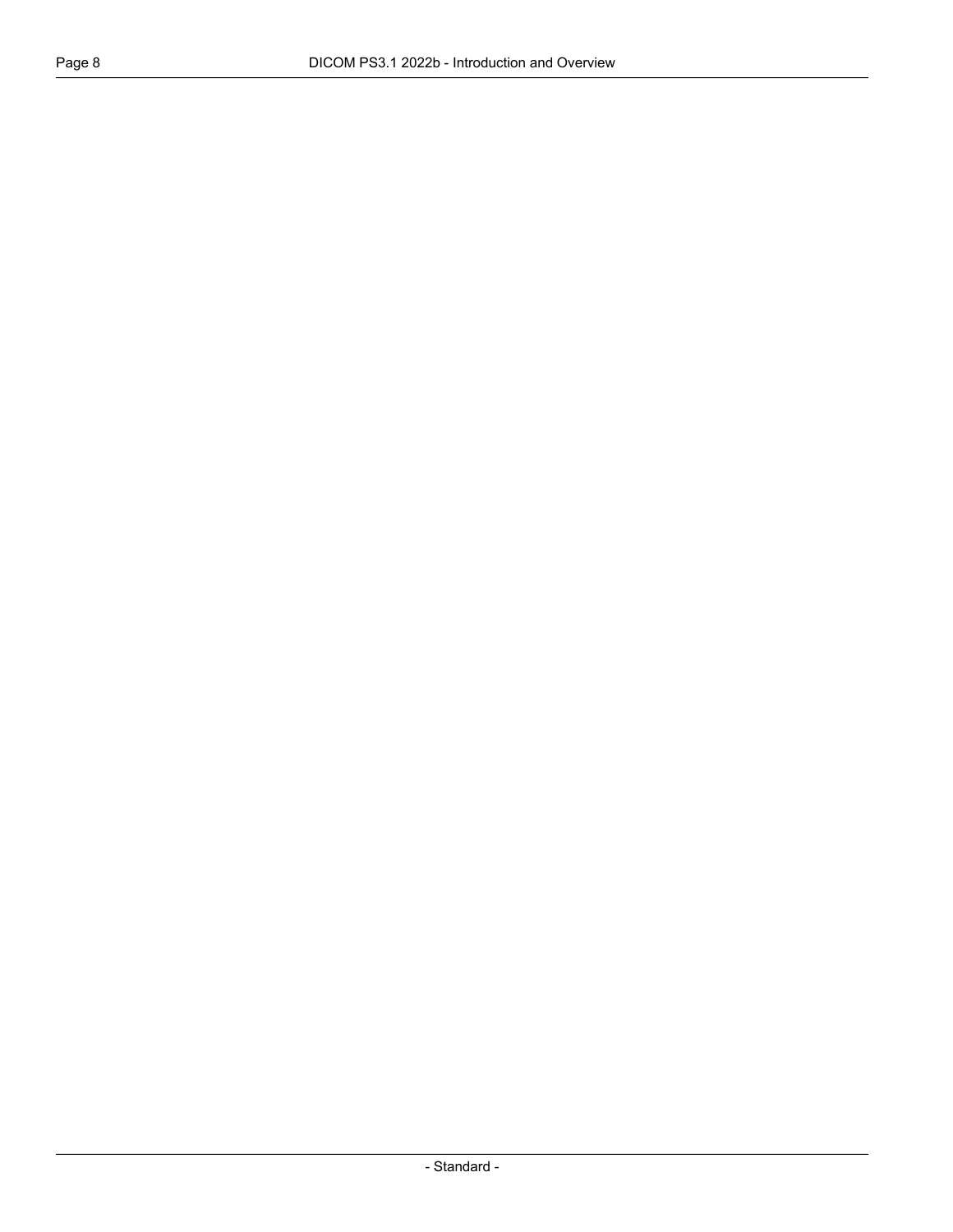## <span id="page-8-0"></span>**Foreword**

The DICOM Standards Committee is an independent, international standards development organization comprising biomedical pro fessional societies whose specialties include the use of medical imaging, manufacturers of medical imaging equipment and related information systems, and government agencies, trade associations, and other standards development organizations with an interest in standardization of medical imaging information and related data. Membership is open to all organizations with a material interest in the work of the Committee. The Committee collaborates closely with other standards development organizations in the fields of Healthcare Informatics and Electrical Equipment in Medical Practice. The Secretariat of the Committee is the National Electrical Manufacturers Association and its Medical Imaging and Technology Alliance division.

The principal product of the Committee is this Standard, Digital Imaging and Communications in Medicine (DICOM).

This DICOM Standard was developed according to the procedures of the DICOM Standards Committee.

The DICOM Standard is structured as a multi-part document using the guidelines established in [ISO/IEC [Directives,](#page-14-1) Part 2].

The Standard is published as NEMA Standard PS3, and its Parts are identified by the numbering of the NEMA publication (PS3.1, PS3.2, etc.).

DICOM® is the registered trademark of the National Electrical Manufacturers Association for its standards publications relating to di gital communications of medical information, all rights reserved.

HL7® and CDA® are the registered trademarks of Health Level Seven International, all rights reserved.

SNOMED®, SNOMED Clinical Terms®, SNOMED CT® are the registered trademarks of the International Health Terminology Standards Development Organisation (IHTSDO), all rights reserved.

LOINC® is the registered trademark of Regenstrief Institute, Inc, all rights reserved.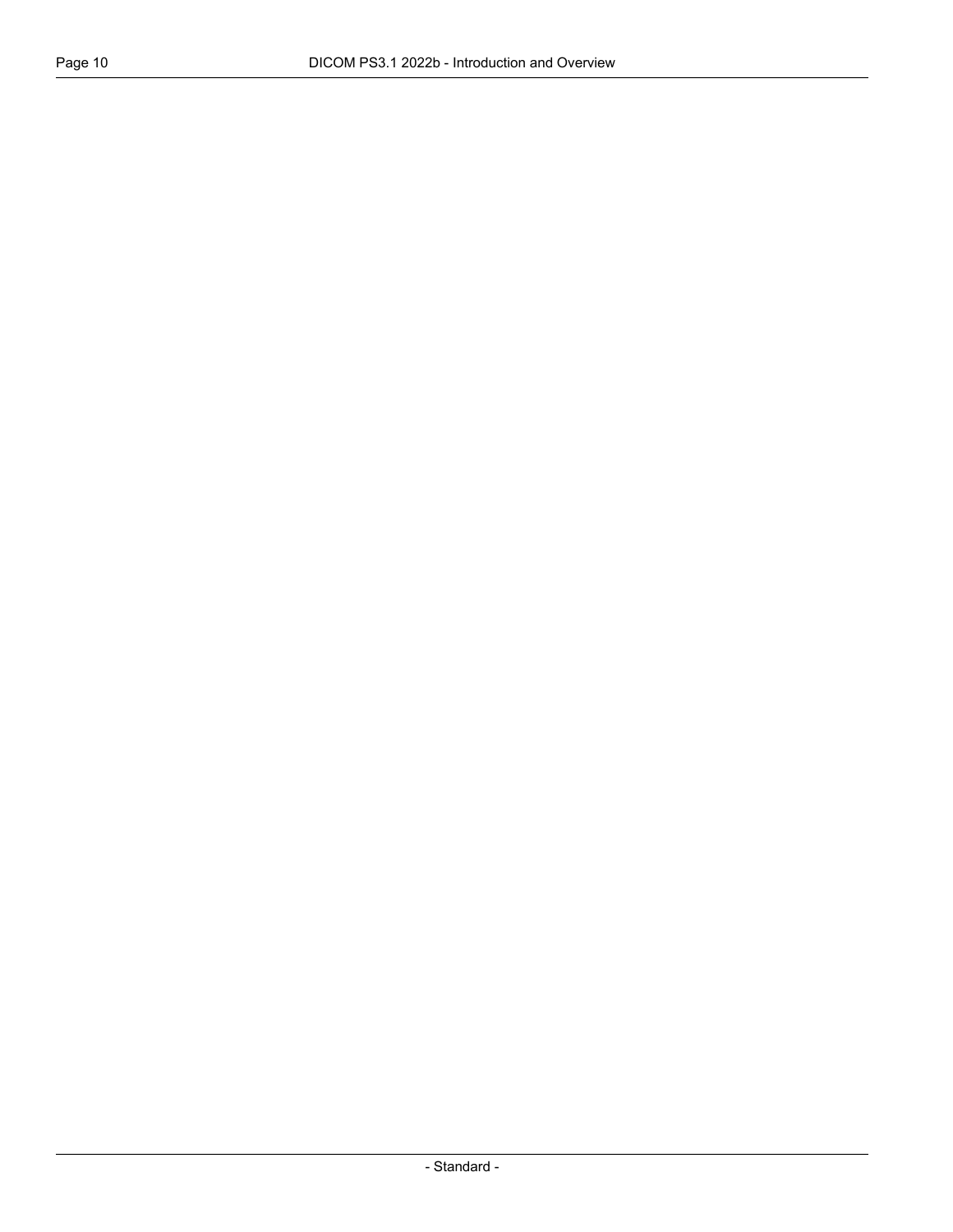# <span id="page-10-0"></span>**1 Scope and Field of Application**

<span id="page-10-1"></span>PS3.1 provides an overview of the entire Digital Imaging and Communications in Medicine (DICOM) Standard. It describes the history, scope, goals, and structure of the Standard. In particular, it contains a brief description of the contents of each Part of the Standard.

### **1.1 Scope of DICOM**

Digital Imaging and Communications in Medicine (DICOM) is the standard for the communication and management of medical imaging information and related data.

The DICOM Standard facilitates interoperability of medical imaging equipment by specifying:

- For network communications, a set of protocols to be followed by devices claiming conformance to the Standard.
- The syntax and semantics of Commands and associated information that can be exchanged using these protocols.
- For media communication, a set of media storage services to be followed by devices claiming conformance to the Standard, as well as a File Format and a medical directory structure to facilitate access to the images and related information stored on interchange media.
- Information that must be supplied with an implementation for which conformance to the Standard is claimed.

The DICOM Standard does not specify:

- The implementation details of any features of the Standard on a device claiming conformance.
- <span id="page-10-2"></span>• The overall set of features and functions to be expected from a system implemented by integrating a group of devices each claiming DICOM conformance.
- A testing/validation procedure to assess an implementation's conformance to the Standard.

### **1.2 Field of Application**

The DICOM Standard pertains to the field of Medical Informatics. Within that field, it addresses the exchange of digital information between medical imaging equipment and other systems. Because such equipment may interoperate with other medical devices and information systems, the scope of this Standard needs to overlap with other areas of medical informatics. However, the DICOM Standard does not address the breadth of this field.

<span id="page-10-3"></span>This Standard has been developed with an emphasis on diagnostic medical imaging as practiced in radiology, cardiology, pathology, dentistry, ophthalmology and related disciplines, and image-based therapies such as interventional radiology, radiotherapy and surgery. However, it is also applicable to a wide range of image and non-image related information exchanged in clinical, research, veterinary, and other medical environments.

This Standard facilitates interoperability of systems claiming conformance in a multi-vendor environment, but does not, by itself, guarantee interoperability.

### **1.3 History**

With the introduction of computed tomography (CT) followed by other digital diagnostic imaging modalities in the 1970's, and the in creasing use of computers in clinical applications, the American College of Radiology (ACR) and the National Electrical Manufacturers Association (NEMA) recognized the emerging need for a standard method for transferring images and associated information between devices manufactured by various vendors. These devices produce a variety of digital image formats.

The American College of Radiology (ACR) and the National Electrical Manufacturers Association (NEMA) formed a joint committee in 1983 to develop a standard to:

- Promote communication of digital image information, regardless of device manufacturer
- Facilitate the development and expansion of picture archiving and communication systems (PACS) that can also interface with other systems of hospital information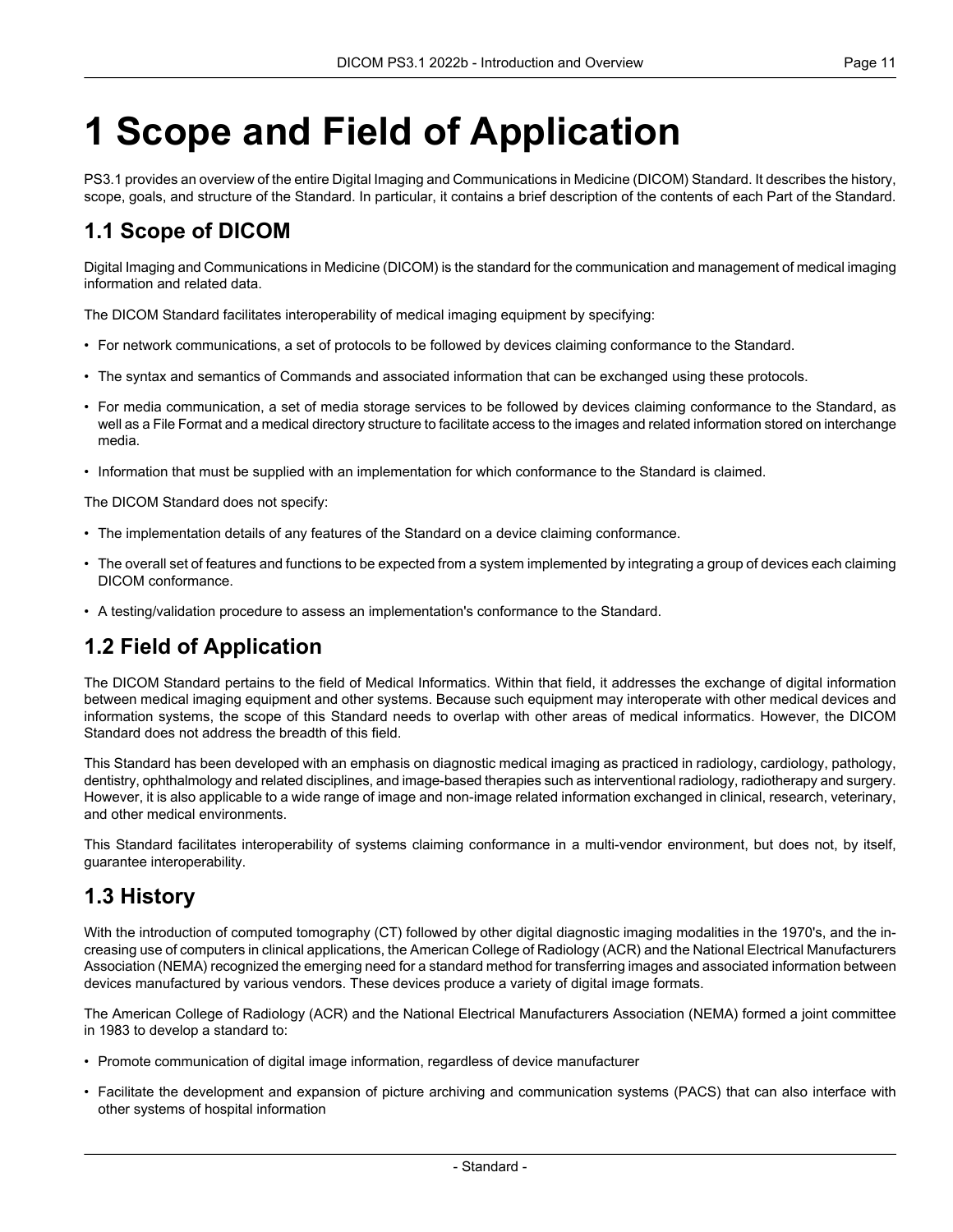• Allow the creation of diagnostic information data bases that can be interrogated by a wide variety of devices distributed geograph ically.

ACR-NEMA Standards Publication No. 300-1985, published in 1985 was designated version 1.0. The Standard was followed by two revisions: No. 1, dated October 1986 and No. 2, dated January 1988. These Standards Publications specified a hardware interface, a minimum set of software commands, and a consistent set of data formats.

ACR-NEMA Standards Publication No. 300-1988, published in 1988 was designated version 2.0. It included version 1.0, the published revisions, and additional revisions. It also included new material to provide command support for display devices, to introduce a new hierarchy scheme to identify an image, and to add data elements for increased specificity when describing an image.

In 1993, ACR-NEMA Standard 300 was substantially revised and replaced by this Standard, designated Digital Imaging and Commu nications in Medicine (DICOM). It embodies a number of major enhancements to previous versions of the ACR-NEMA Standard:

- It is applicable to a networked environment. The ACR-NEMA Standard was applicable in a point-to-point environment only; for op eration in a networked environment a Network Interface Unit (NIU) was required. DICOM supports operation in a networked envir onment using the industry standard networking protocol TCP/IP.
- It is applicable to off-line media exchange. The ACR-NEMA Standard did not specify a file format or choice of physical media or logical filesystem. DICOM supports operation in an off-line media environment using industry standard media such as CD-R, DVD- R and USB and common file systems.
- It is a service oriented protocol, specifying the semantics of commands and associated data, and how devices claiming conformance to the Standard react to commands and data being exchanged. Specified services include support for management of the workflow of an imaging department. The ACR-NEMA Standard was confined to the transfer of data with only implicit service requirements.
- It specifies levels of conformance. The ACR-NEMA Standard specified a minimum level of conformance. DICOM explicitly describes how an implementor must structure a Conformance Statement to select specific options.

<span id="page-11-1"></span><span id="page-11-0"></span>In 1995, with the addition of DICOM capabilities for cardiology imaging supported by the American College of Cardiology, the ACR- NEMA Joint Committee was reorganized as the DICOM Standards Committee, a broad collaboration of stakeholders across all medical imaging specialties.

### **1.4 Principles**

#### **1.4.1 Global Applicability and Localization**

DICOM is a world-wide standard that can be used in every locale. It provides mechanisms to handle data that support cultural require ments, such as different writing systems, character sets, languages, and structures for addresses and person names. It supports the variety of workflows, processes and policies used for biomedical imaging in different geographic regions, medical specialties and local practices.

Localization to meet the requirements of national or local health and workflow policies can be done without deviating from the Standard. Such localization may include specifying code sets (e.g., procedure codes), or profiling data element usage (both specifying locally allowed values, and making elements that are optional in the Standard mandatory for local use).

<span id="page-11-2"></span>Localization and profiling can be specified in a number of mechanisms outside the purview of the DICOM Standard. One such mechanism is Integration Profiles from the Integrating the Healthcare Enterprise (IHE) organization. It is important that Profiling adhere to the concept of non-contradiction. A Profile can add requirements but should not contradict DICOM requirements, as that would make it impossible to comply with both DICOM and the Profile.

#### **1.4.2 Continuous Maintenance**

The DICOM Standard is an evolving standard and it is maintained in accordance with the Procedures of the DICOM Standards Committee. Proposals for enhancements are welcome from all users of the Standard, and may be submitted to the Secretariat. Supplements and corrections to the Standard are balloted and approved several times a year. When approved as Final Text, each change becomes official, is published separately, and goes into effect immediately. At intervals, all of the approved Final Text changes are consolidated and published in an updated edition of the Standard. Once changes are consolidated into an updated edition of the Standard, the individual change documents are not maintained; readers are directed to use the consolidated edition of the Standard.

A requirement in updating the Standard is to maintain effective compatibility with previous editions.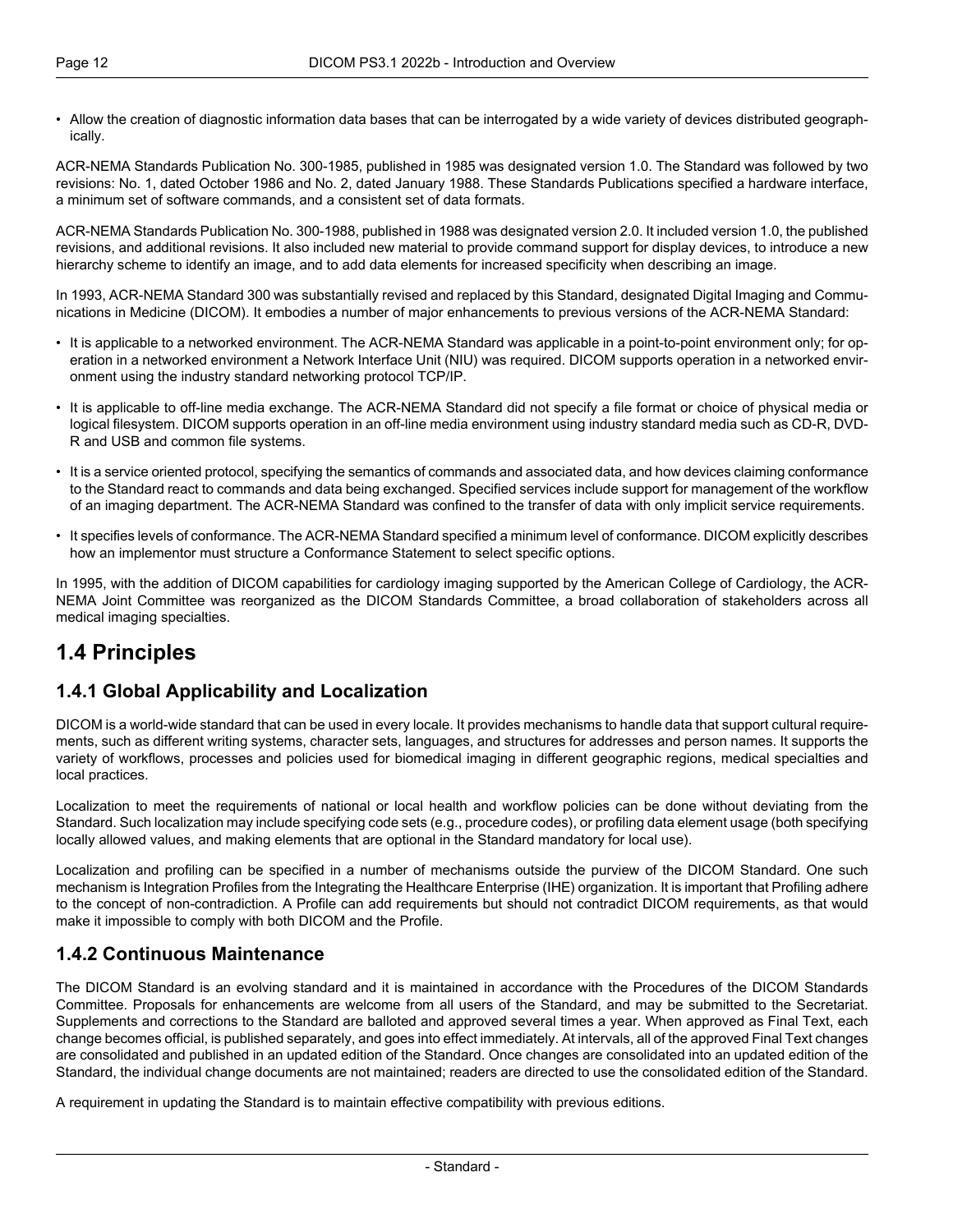The maintenance process may involve retirement of sections of the Standard.

Retirement does not imply that these features cannot be used. However, the DICOM Standards Committee will not maintain the documentation of retired features. The reader is referred to earlier editions of the Standard.

<span id="page-12-0"></span>The use of the retired features is discouraged for new implementations, in favor of those alternatives remaining in the Standard.

#### **1.4.3 Information Objects and Unique Object Identification**

Many DICOM services involve the exchange of persistent information objects, such as images. An instance of such an information object may be exchanged across many systems and many organizational contexts, and over time. While minor changes may be made to the attributes of an instance to facilitate its handling within a particular organization (e.g., by coercing a Patient ID to the value used in a local context), the semantic content of an instance does not change.

<span id="page-12-1"></span>Each instance is identified by a globally unique object identifier, which persists with the instance across all exchanges. Changes to the semantic content of an instance are defined to create a new instance, which is assigned a new globally unique object identifier.

#### **1.4.4 Conformance**

Conformance to the DICOM Standard is stated in terms of Service-Object Pair (SOP) Classes, which represent Services (such as Storage using network, media, or web) operating on types of Information Objects (such as CT or MR images).

SOP Class specifications in the DICOM Standard are only changed in a manner that is intended to be forward and backward compatible for all editions of the Standard. Conformance requirements and conformance claims are therefore referenced to the identifier of the SOP Class, and never referenced to an edition of the Standard.

<span id="page-12-2"></span>Each implementation is required to provide a Conformance Statement, in accordance with a consistent pro forma structure, facilitating comparison of products for interoperability.

#### **1.4.5 Consistency of Information Model**

A large number of information objects defined in the DICOM Standard follow a common composite information model with information entities representing Patient, Study, Series, Equipment, Frame of Reference, and the specific instance data type. This information model is a simplification of the real world concepts and activities of medical imaging; for acquisition modalities, a Study is approximately equivalent to an ordered procedure, and a Series is approximately equivalent to a performed data acquisition protocol element. In other domains, such as Radiotherapy, the Study and Series are less clearly related to real world entities or activities, but are still required for consistency. This simplified model is sufficient for the pragmatic needs of managing imaging and related data collected in routine practice.

New information objects defined in DICOM will typically conform to this existing common information model, allowing reuse of imple mentations with minimal changes to support the new objects.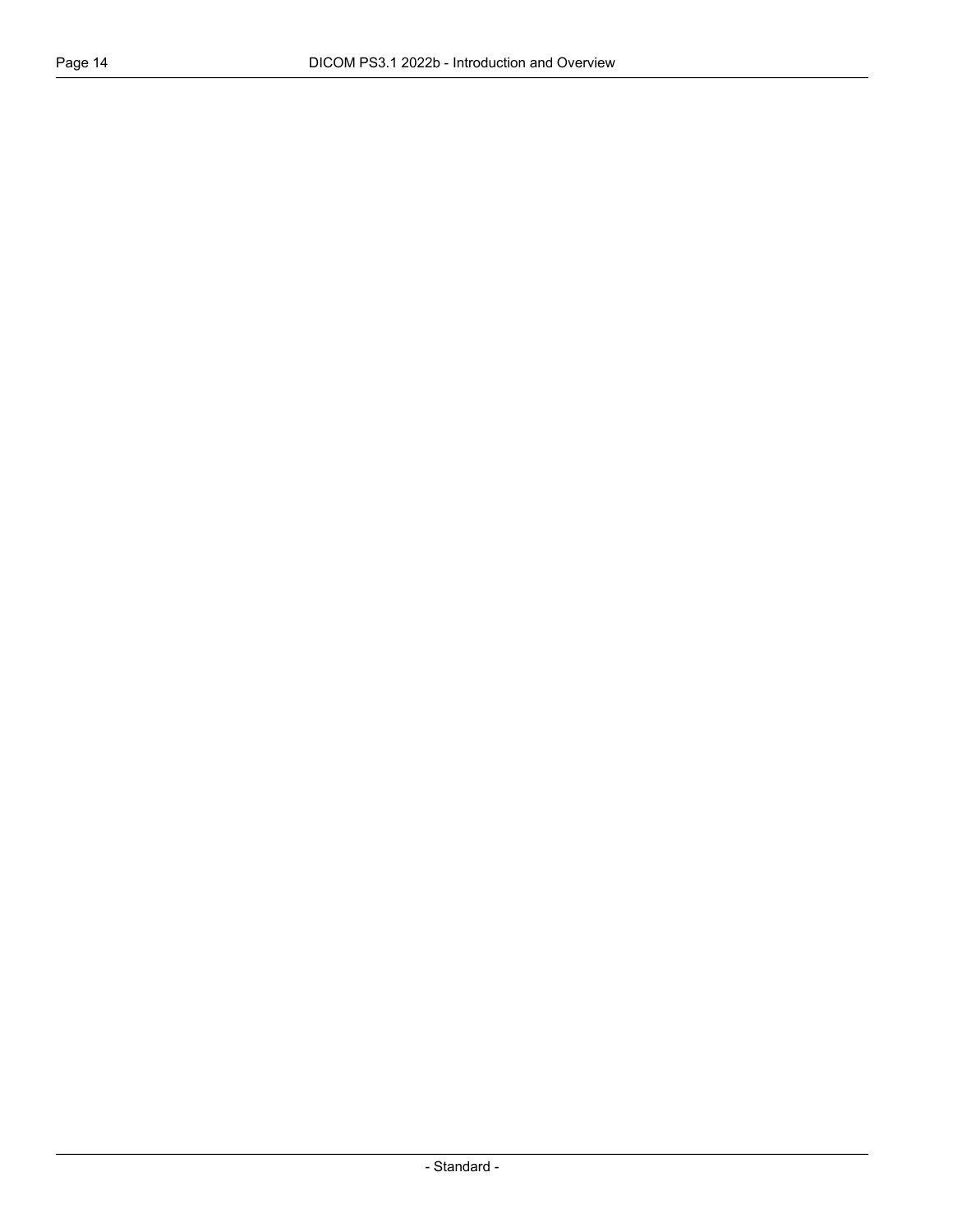## <span id="page-14-0"></span>**2 Normative References**

- <span id="page-14-1"></span>[ISO/IEC Directives, Part 2] ISO/IEC. 2016/05. 7.0. *Rules for the structure and drafting of International Standards*. [http://www.iec.ch/](http://www.iec.ch/members_experts/refdocs/iec/isoiecdir-2%7Bed7.0%7Den.pdf) [members\\_experts/refdocs/iec/isoiecdir-2%7Bed7.0%7Den.pdf](http://www.iec.ch/members_experts/refdocs/iec/isoiecdir-2%7Bed7.0%7Den.pdf) .
- <span id="page-14-2"></span>[ACR/NEMA 300] ACR/NEMA. 1988. *Digital Imaging and Communications*.
- [EBU-SMPTE-VSF JT-NM Phase 2 Report] , , and . 2015. v1.0. *Joint Task Force on Networked Media (JT-NM) Phase 2 Report- Reference Architecture*. <http://jt-nm.org/RA-1.0/JT-NMReferenceArchitecturev1.0%20150904%20FINAL.pdf> .
- [ISO/IEC 8822] ISO/IEC. 1994. *Information Processing Systems - Open Systems Interconnection - Connection Oriented Presentation Service Definition*.
- <span id="page-14-3"></span>[ISO/IEC 8649] ISO/IEC. 1996. *Information Processing Systems - Open Systems Interconnection - Service Definition for the Association Control Service Element*. *Withdrawn 2012.* .
- <span id="page-14-4"></span>[SMPTE ST 2110-10] Society of Motion Picture and Television Engineers (SMPTE). 2017. *Professional Media over IP Networks: System Timing and Definitions*.
- <span id="page-14-5"></span>[SMPTE ST 2110-20] Society of Motion Picture and Television Engineers (SMPTE). 2017. *Professional Media over IP Networks: Uncompressed Active Video*.
- [SMPTE ST 2110-30] Society of Motion Picture and Television Engineers (SMPTE). 2017. *Professional Media over IP Networks: PCM Digital Audio*.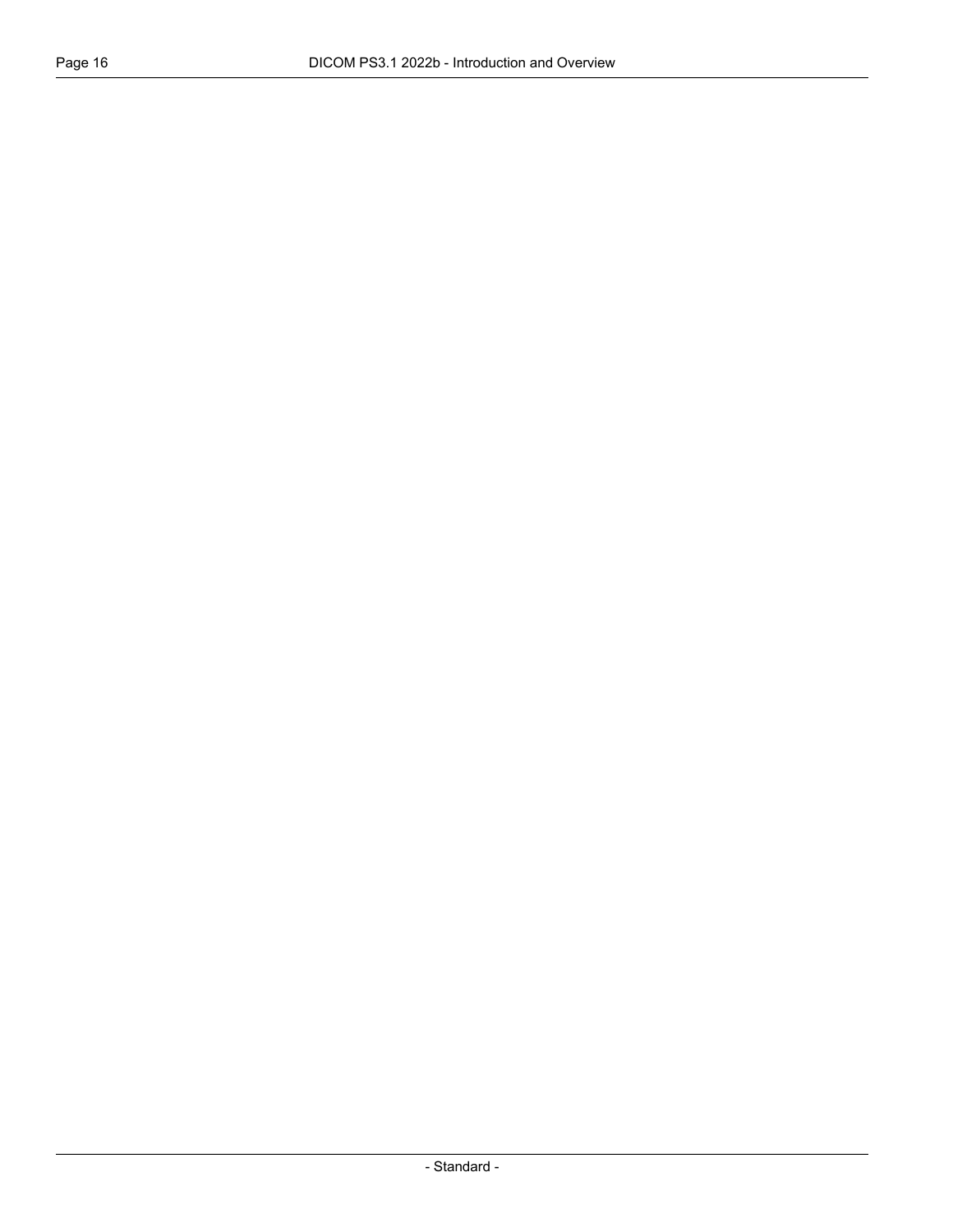# <span id="page-16-0"></span>**3 Definitions**

| Attribute                    | A property of an Information Object. An Attribute has a name and a value that are independent<br>of any encoding scheme.                                                                                                                                               |
|------------------------------|------------------------------------------------------------------------------------------------------------------------------------------------------------------------------------------------------------------------------------------------------------------------|
| Command                      | A request to operate on information across a network.                                                                                                                                                                                                                  |
| <b>Command Element</b>       | An encoding of a parameter of a command that conveys this parameter's value.                                                                                                                                                                                           |
| <b>Command Stream</b>        | The result of encoding a set of DICOM Command Elements using the DICOM encoding scheme.                                                                                                                                                                                |
| <b>Conformance Statement</b> | A formal statement that describes a specific implementation of the DICOM Standard. It specifies<br>the Service Classes, Information Objects, Communication Protocols, Security Profiles, and Media<br>Storage Application Profiles supported by the implementation.    |
| Data Dictionary              | A registry of DICOM Data Elements that assigns a unique tag, a name, value characteristics,<br>and semantics to each Data Element.                                                                                                                                     |
| Data Element                 | A unit of information as defined by a single entry in the data dictionary.                                                                                                                                                                                             |
| Data Set                     | Exchanged information consisting of a structured set of Attributes. The value of each Attribute in<br>a Data Set is expressed as a Data Element.                                                                                                                       |
| Data Stream                  | The result of encoding a Data Set using the DICOM encoding scheme (Data Element Numbers<br>and representations as specified by the Data Dictionary).                                                                                                                   |
| <b>Information Object</b>    | An abstraction of a real information entity (e.g., CT Image, Structured Report, etc.) that is acted<br>upon by one or more DICOM Commands.                                                                                                                             |
|                              | Note                                                                                                                                                                                                                                                                   |
|                              | This term is primarily used in PS3.1, with a few references in PS3.3. It is an informal<br>term corresponding to a formal term that is introduced in PS3.3. In all other parts of the<br>DICOM Standard this formal term is known as an Information Object Definition. |
| Information Object Class     | A formal description of an Information Object, which includes a description of its purpose and the<br>Attributes it possesses. It does not include values for these attributes.                                                                                        |
|                              | Note                                                                                                                                                                                                                                                                   |
|                              | This term is only used in PS3.1. It is an informal term corresponding to a formal term<br>that is introduced in PS3.4. This formal term is known as a Service-Object Pair Class<br>or more commonly as a SOP Class.                                                    |
| Information Object Instance  | A representation of an occurrence of a real-world entity, which includes values for the Attributes<br>of the Information Object Class to which the entity belongs.                                                                                                     |
|                              | Note                                                                                                                                                                                                                                                                   |
|                              | This term is only used in PS3.1. It is an informal term corresponding to a formal term<br>that is introduced in PS3.4. This formal term is known as a Service-Object Pair Instance<br>or more commonly as a SOP Instance.                                              |
| Message                      | A data unit of the Message Exchange Protocol exchanged between two cooperating DICOM<br>Applications. A Message is composed of a Command Stream followed by an optional Data<br>Stream.                                                                                |
| Part                         | Subdivision of the DICOM Standard that covers related subject material.                                                                                                                                                                                                |
| <b>Service Class</b>         | A structured description of a service that is supported by cooperating DICOM Applications using<br>specific DICOM Commands acting on a specific class of Information Object.                                                                                           |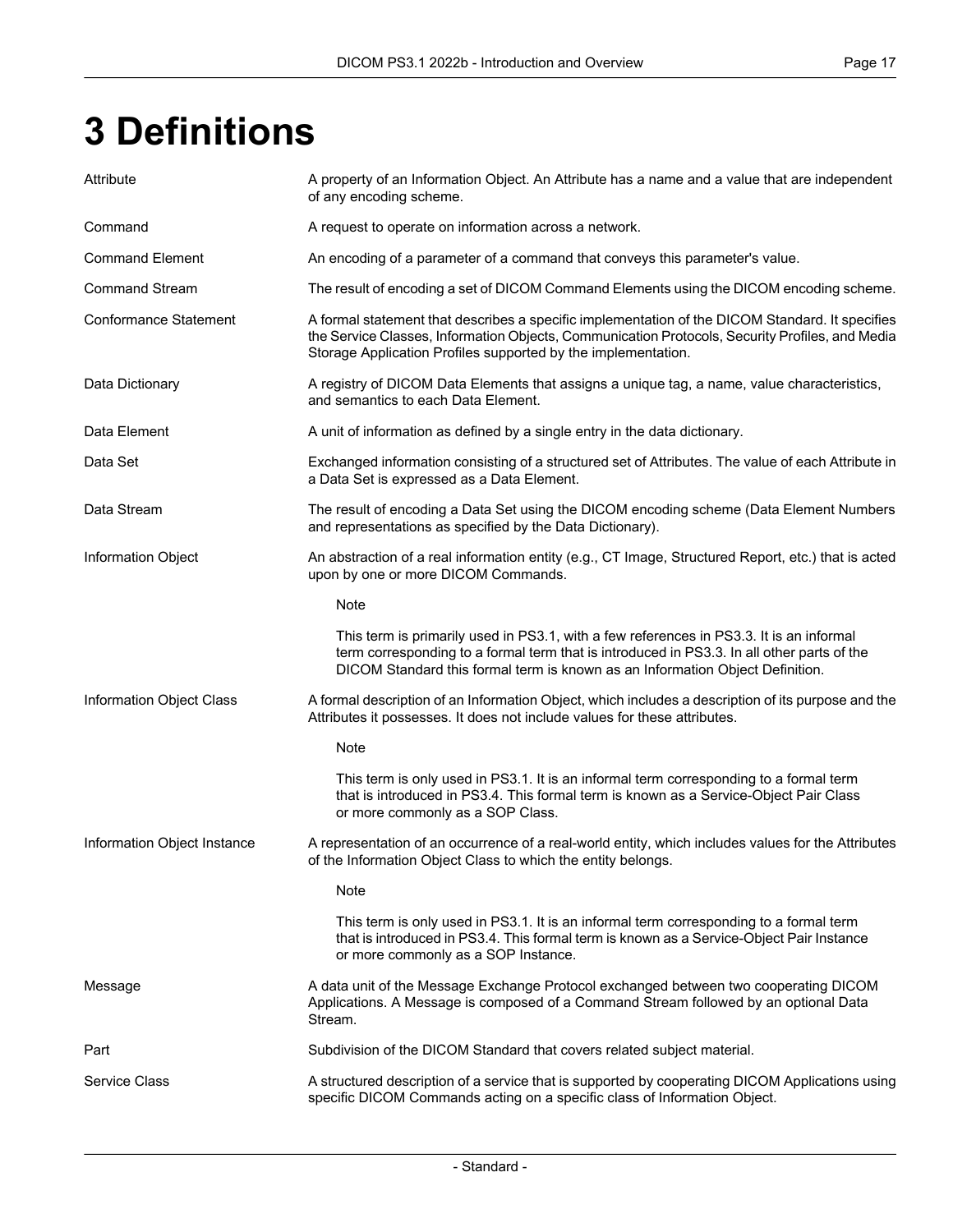| Service-Object Pair Class (SOP<br>Class) | The pair of an Information Object and either a DIMSE Service Group, a Media Storage Service,<br>or a Web Service.                                                                                                |
|------------------------------------------|------------------------------------------------------------------------------------------------------------------------------------------------------------------------------------------------------------------|
| Essence ()                               | Video, audio or data type of source, as defined in [EBU-SMPTE-VSF JT-NM Phase 2 Report].                                                                                                                         |
| Flow ()                                  | A sequence of Grains from a Source; a concrete representation of content emanating from the<br>Source, as defined in [EBU-SMPTE-VSF JT-NM Phase 2 Report].                                                       |
| Grain ()                                 | Represents an element of Essence or other data associated with a specific time, such as a frame,<br>or a group of consecutive audio samples, or captions, as defined in [EBU-SMPTE-VSF JT-NM<br>Phase 2 Report]. |
| Rendition ()                             | A collection of time-synchronized Flows intended for simultaneous presentation, providing a<br>complete experience of a Source Group, as defined in [EBU-SMPTE-VSF JT-NM Phase 2 Report].                        |
| Source ()                                | An abstract concept that represents the primary origin of a Flow or set of Flows, as defined in<br>[EBU-SMPTE-VSF JT-NM Phase 2 Report].                                                                         |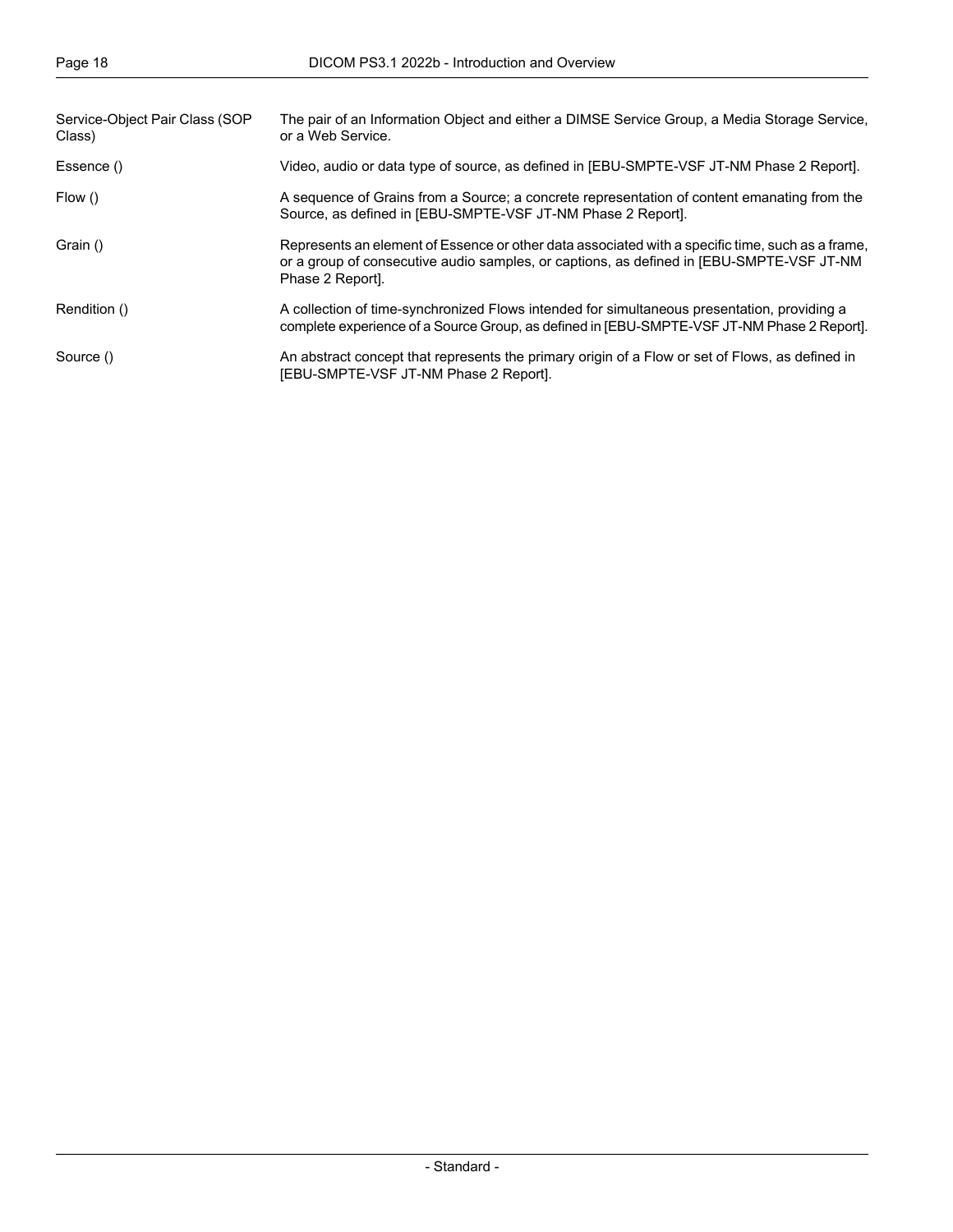# <span id="page-18-0"></span>**4 Symbols and Abbreviations**

| <b>ACSE</b>      | <b>Association Control Service Element</b>                                                                                                                                 |
|------------------|----------------------------------------------------------------------------------------------------------------------------------------------------------------------------|
| <b>API</b>       | Application Programming Interface                                                                                                                                          |
| СT               | <b>Computed Tomography</b>                                                                                                                                                 |
| <b>DICOM</b>     | Digital Imaging and Communications in Medicine                                                                                                                             |
| <b>DICOM-RTV</b> | <b>DICOM Real-Time Video</b>                                                                                                                                               |
| <b>DIMSE</b>     | <b>DICOM Message Service Element</b>                                                                                                                                       |
| <b>HIS</b>       | Hospital Information System                                                                                                                                                |
| <b>HTTP</b>      | Hyper-Text Transfer Protocol                                                                                                                                               |
| <b>HTTPS</b>     | Hyper-Text Transfer Protocol Secure                                                                                                                                        |
| <b>JIRA</b>      | Japan Medical Imaging and Radiological Systems Industries Association                                                                                                      |
| <b>OSI</b>       | Open Systems Interconnection                                                                                                                                               |
| <b>PACS</b>      | Picture Archiving and Communication Systems                                                                                                                                |
| <b>PTP</b>       | <b>Precision Time Protocol</b>                                                                                                                                             |
| <b>REST</b>      | Representational State Transfer                                                                                                                                            |
| <b>RESTful</b>   | A RESTful Web service is a Web service implemented using REST architecture and HTTP (see http://www.ics.uci.edu/<br>~fielding/pubs/dissertation/fielding_dissertation.pdf) |
| <b>RIS</b>       | Radiology Information System                                                                                                                                               |
| <b>RTP</b>       | Real-Time Transport Protocol                                                                                                                                               |
| <b>SMPTE</b>     | Society of Motion Picture and Television Engineers                                                                                                                         |
| <b>STOW-RS</b>   | STore Over the Web by RESTful Services                                                                                                                                     |
| <b>TCP/IP</b>    | <b>Transmission Control Protocol/Internet Protocol</b>                                                                                                                     |
| <b>WADO-RS</b>   | Web Access to DICOM Objects by RESTful Services                                                                                                                            |

**WADO-URI** Web Access to DICOM Objects by URI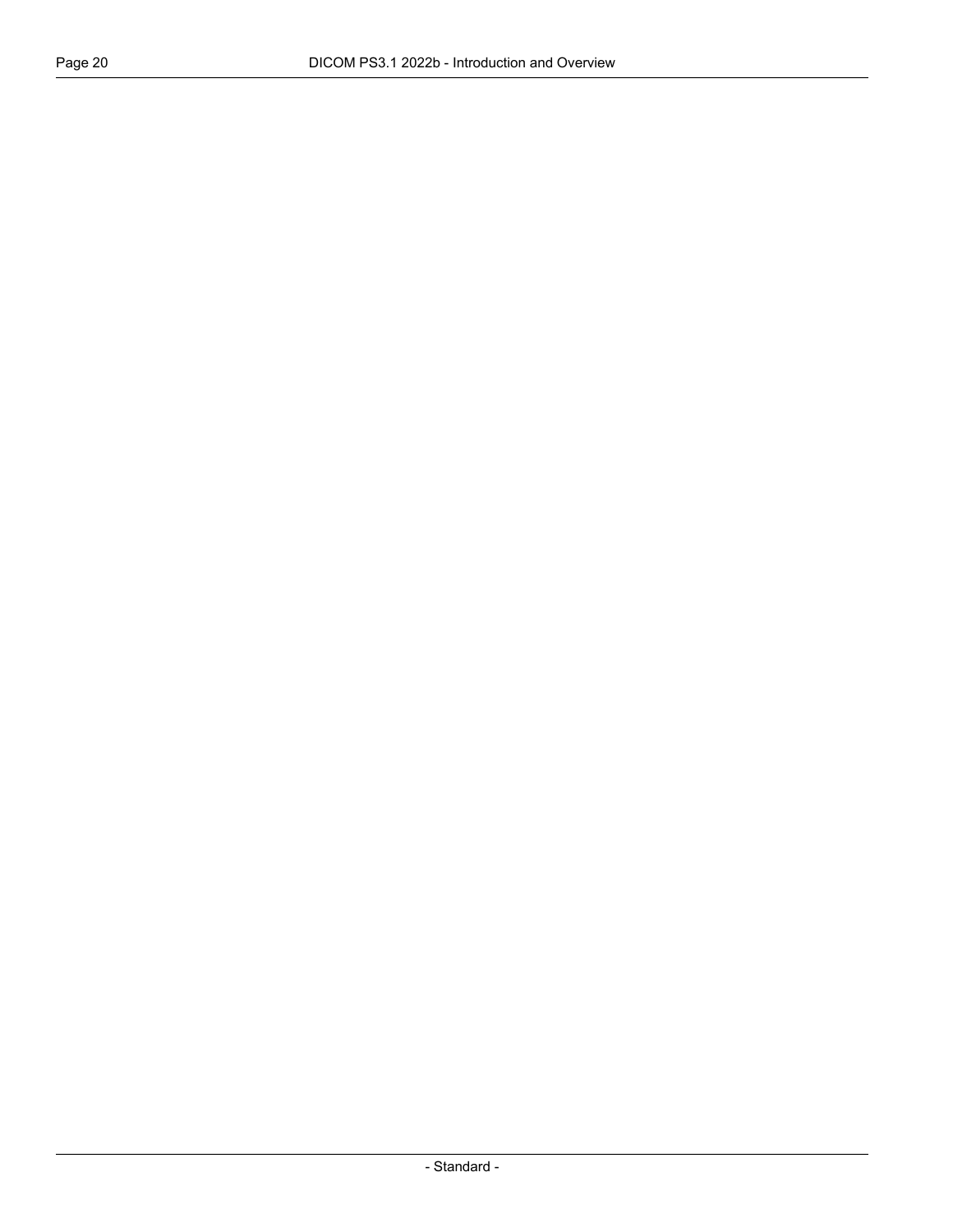# <span id="page-20-0"></span>**5 The DICOM Communication Model**

The DICOM Standard facilitates interoperability of devices claiming conformance. In particular, it:

- Addresses the semantics of Commands and associated data. For devices to interact, there must be standards on how devices are expected to react to Commands and associated data, not just the information that is to be moved between devices.
- Addresses the semantics of file services, file formats and information directories necessary for off-line communication.
- Is explicit in defining the conformance requirements of implementations of the Standard. In particular, a conformance statement must specify enough information to determine the functions for which interoperability can be expected with another device claiming conformance.
- Facilitates operation in a networked environment.
- Is structured to accommodate the introduction of new services, thus facilitating support for future medical imaging applications.
- Makes use of existing international standards wherever applicable, and itself conforms to established documentation guidelines for international standards.

[Figure](#page-21-0) 5-1 presents the general communication model of the Standard, which spans both network (on-line) and media storage inter change (off-line) communication. Applications may utilize any of the following transport mechanisms:

- the DICOM Message Service and Upper Layer Service, which provides independence from specific physical networking commu nication support and protocols such as TCP/IP.
- the DICOM Web Service API and HTTP Service, which allows use of common hypertext and associated protocols for transport of DICOM services
- the Basic DICOM File Service, which provides access to Storage Media independently from specific media storage formats and file structures
- DICOM Real-Time Communication, which provides real-time transport of DICOM metadata based on SMPTE and RTP.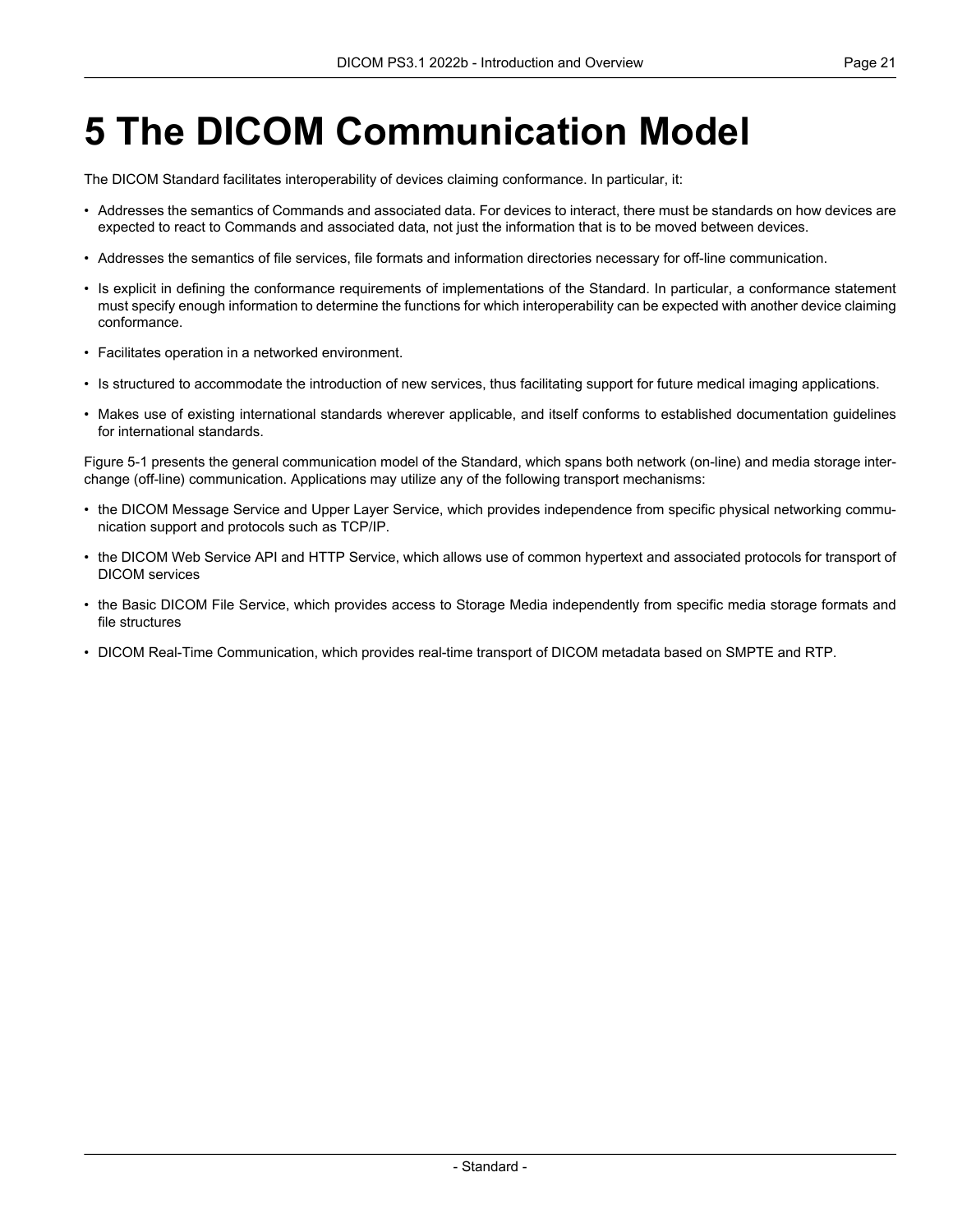<span id="page-21-0"></span>

**Figure 5-1. General Communication Model**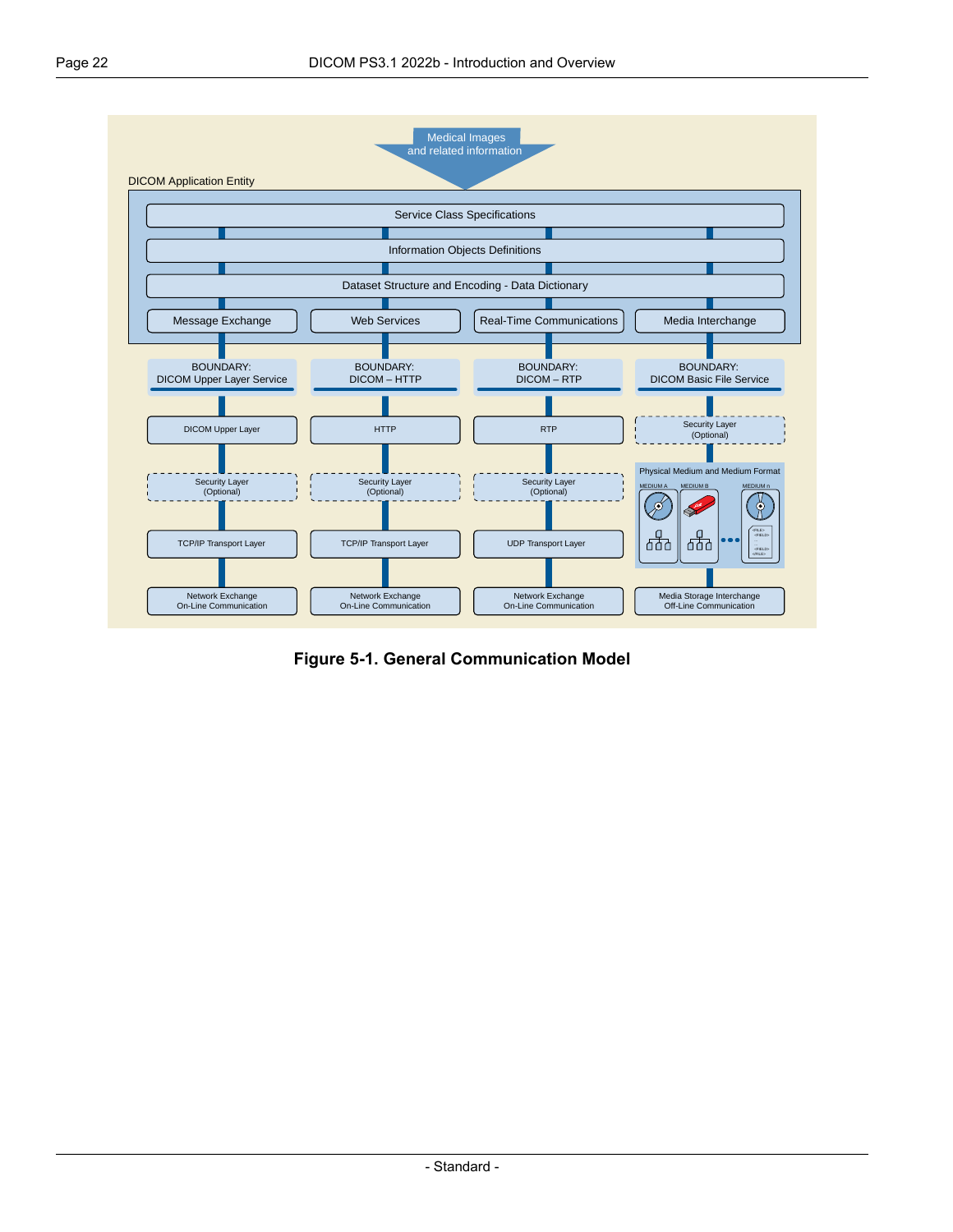# <span id="page-22-0"></span>**6 Overview of The Content of The DICOM Standard**

#### <span id="page-22-1"></span>**6.1 Document Structure**

DICOM consists of the following parts:

- PS3.1: Introduction and Overview (this document)
- PS3.2: [Conformance](part02.pdf#PS3.2)
- PS3.3: [Information](part03.pdf#PS3.3) Object Definitions
- PS3.4: Service Class [Specifications](part04.pdf#PS3.4)
- PS3.5: Data [Structures](part05.pdf#PS3.5) and Encoding
- PS3.6: Data [Dictionary](part06.pdf#PS3.6)
- PS3.7: Message [Exchange](part07.pdf#PS3.7)
- PS3.8: Network [Communication](part08.pdf#PS3.8) Support for Message Exchange
- PS3.9: Retired
- PS3.10: Media Storage and File Format for Media [Interchange](part10.pdf#PS3.10)
- PS3.11: Media Storage [Application](part11.pdf#PS3.11) Profiles
- PS3.12: Formats and [Physical](part12.pdf#PS3.12) Media
- PS3.13: Retired
- PS3.14: [Grayscale](part14.pdf#PS3.14) Standard Display Function
- PS3.15: Security and System [Management](part15.pdf#PS3.15) Profiles
- PS3.16: Content Mapping [Resource](part16.pdf#PS3.16)
- PS3.17: [Explanatory](part17.pdf#PS3.17) Information
- PS3.18: Web [Services](part18.pdf#PS3.18)
- PS3.19: [Application](part19.pdf#PS3.19) Hosting
- <span id="page-22-2"></span>• PS3.20: Imaging Reports using HL7 Clinical Document [Architecture](part20.pdf#PS3.20)
- PS3.21: Transformations between DICOM and other [Representations](part21.pdf#PS3.21)
- PS3.22: Real-Time [Communication](part22.pdf#PS3.22) (DICOM-RTV)

These parts of the Standard are related but independent documents. A brief description of each Part is provided in this section.

#### **6.2 PS3.2: Conformance**

[PS3.2](part02.pdf#PS3.2) of the DICOM Standard defines principles that implementations claiming conformance to the Standard shall follow:

• Conformance requirements. [PS3.2](part02.pdf#PS3.2) specifies the general requirements that must be met by any implementation claiming conformance. It references the conformance sections of other parts of the Standard.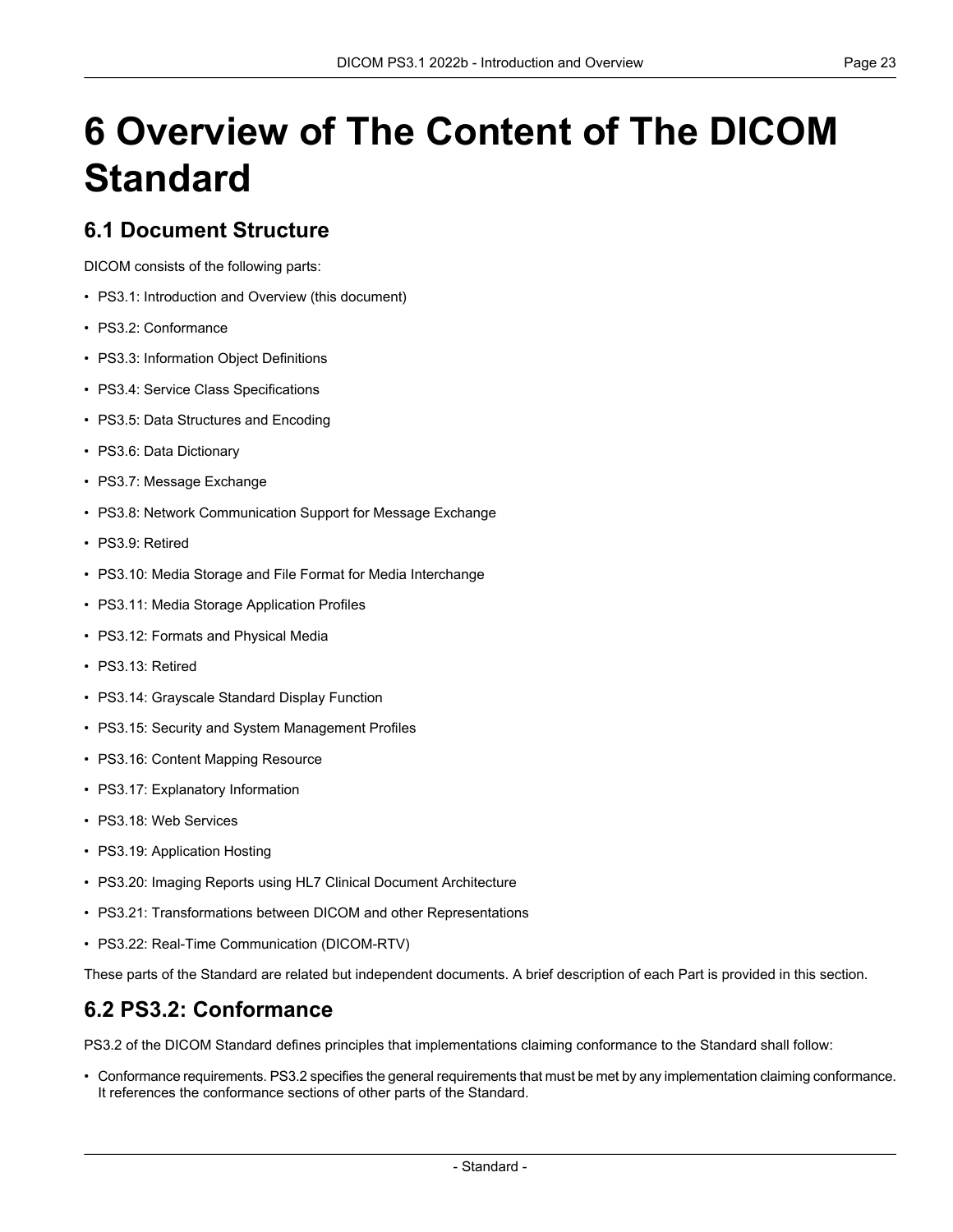• Conformance Statement. [PS3.2](part02.pdf#PS3.2) defines the structure of a Conformance Statement. It specifies the information that must be present in a Conformance Statement. It references the Conformance Statement sections of other parts of the Standard.

[PS3.2](part02.pdf#PS3.2) does not specify a testing/validation procedure to assess an implementation's conformance to the Standard.

[Figure](#page-23-0) 6.2-1 and [Figure](#page-23-1) 6.2-2 depict the construction process for a Conformance Statement for both network communication and media exchange. A Conformance Statement consists of the following parts:

- Set of Information Objects that is recognized by this implementation
- Set of Service Classes that this implementation supports
- Set of communications protocols or physical media that this implementation supports
- <span id="page-23-0"></span>• Set of security measures that this implementation supports.



<span id="page-23-1"></span>**Figure 6.2-1. Construction Process for a Network Conformance Claim**



**Figure 6.2-2. Construction Process for a Media Conformance Claim**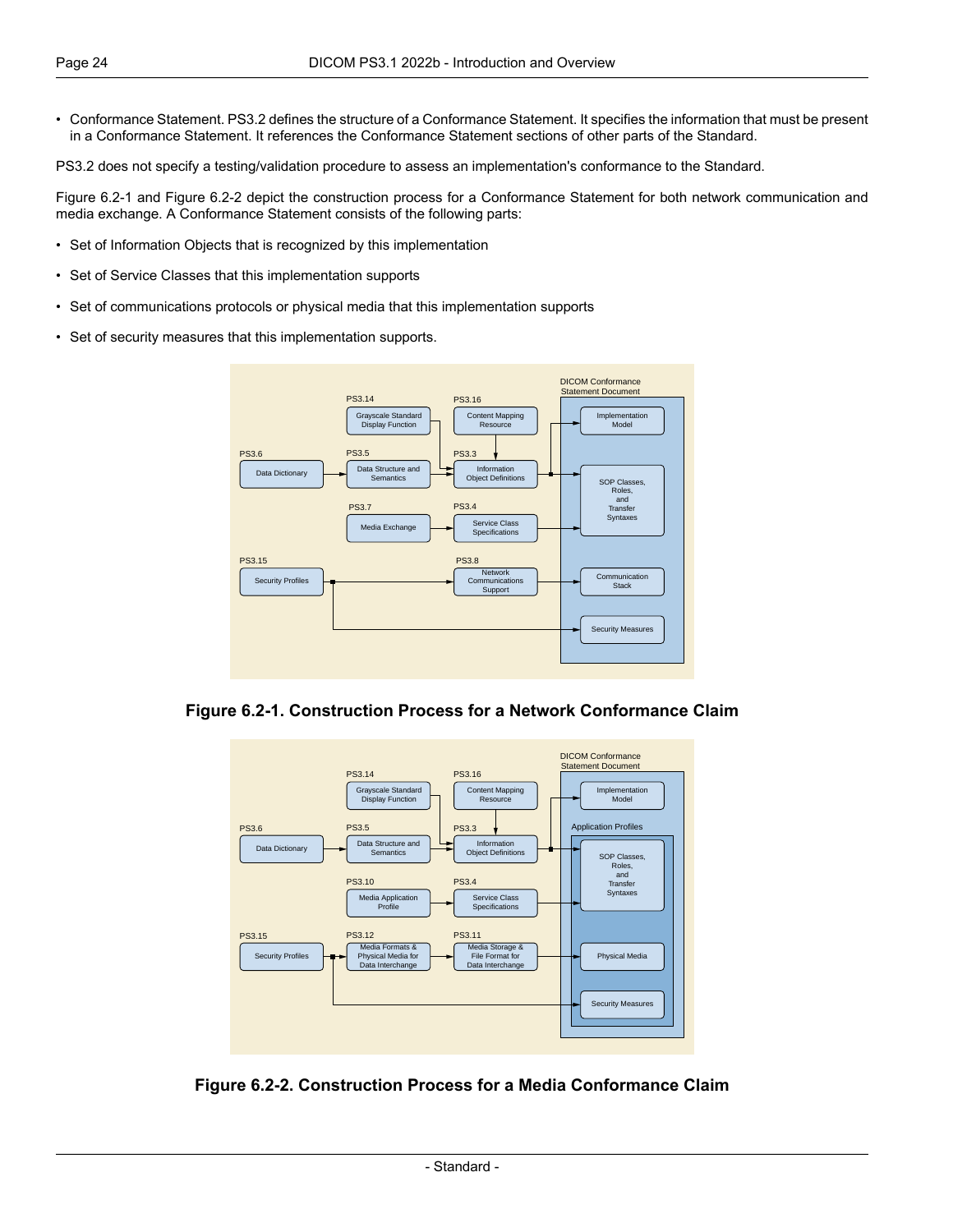### <span id="page-24-0"></span>**6.3 PS3.3: Information Object Definitions**

[PS3.3](part03.pdf#PS3.3) of the DICOM Standard specifies a number of Information Object Classes that provide an abstract definition of real-world en tities applicable to communication of digital medical images and related information (e.g., waveforms, structured reports, radiation therapy dose, etc.). Each Information Object Class definition consists of a description of its purpose and the Attributes that define it. An Information Object Class does not include the values for the Attributes that comprise its definition.

Two types of Information Object Classes are defined: normalized and composite.

Normalized Information Object Classes include only those Attributes inherent in the real-world entity represented. For example the study Information Object Class, which is defined as normalized, contains study date and study time Attributes because they are inherent in an actual study. Patient name, however, is not an Attribute of the study Information Object Class because it is inherent in the patient on which the study was performed and not the study itself.

Composite Information Object Classes may additionally include Attributes that are related to but not inherent in the real-world entity. For example, the Computed Tomography Image Information Object Class, which is defined as composite, contains both Attributes that are inherent in the image (e.g., image date) and Attributes that are related to but not inherent in the image (e.g., patient name). Composite Information Object Classes provide a structured framework for expressing the communication requirements of images where image data and related data needs to be closely associated.

To simplify the Information Object Class definitions, the Attributes of each Information Object Class are partitioned with similar Attributes being grouped together. These groupings of Attributes are specified as independent modules and may be reused by other Composite Information Object Classes.

[PS3.3](part03.pdf#PS3.3) defines a model of the Real World along with the corresponding Information Model that is reflected in the Information Object Definitions. Future editions of this Standard may extend this set of Information Objects to support new functionality.

<span id="page-24-1"></span>To represent an occurrence of a real-world entity, an Information Object Instance is created, which includes values for the Attributes of the Information Object Class. The Attribute values of this Information Object Instance may change over time to accurately reflect the changing state of the entity that it represents. This is accomplished by performing different basic operations upon the Information Object Instance to render a specific set of services defined as a Service Class. These Service Classes are defined in [PS3.4](part04.pdf#PS3.4) of the Standard.

### **6.4 PS3.4: Service Class Specifications**

[PS3.4](part04.pdf#PS3.4) of the DICOM Standard defines a number of Service Classes. A Service Class associates one or more Information Objects with one or more Commands to be performed upon these objects. Service Class Specifications state requirements for Command Elements and how resulting Commands are applied to Information Objects. Service Class Specifications state requirements for both providers and users of communications services.

[PS3.4](part04.pdf#PS3.4) of the DICOM Standard defines the characteristics shared by all Service Classes, and how a Conformance Statement to an individual Service Class is structured. It contains a number of normative annexes that describe individual Service Classes in detail.

Examples of Service Classes include the following:

- Storage Service Class
- Query/Retrieve Service Class
- <span id="page-24-2"></span>• Basic Worklist Management Service Class
- Print Management Service Class.

[PS3.4](part04.pdf#PS3.4) defines the operations performed upon the Information Objects defined in [PS3.3.](part03.pdf#PS3.3) [PS3.7](part07.pdf#PS3.7) defines the Commands and protocols for using the Commands to accomplish the operations and notifications described in [PS3.4](part04.pdf#PS3.4).

### **6.5 PS3.5: Data Structure and Semantics**

[PS3.5](part05.pdf#PS3.5) of the DICOM Standard specifies how DICOM applications construct and encode the Data Set information resulting from the use of the Information Objects and Services Classes defined in [PS3.3](part03.pdf#PS3.3) and [PS3.4](part04.pdf#PS3.4) of the DICOM Standard. The support of a number of standard image compression techniques (e.g., JPEG lossless and lossy) is specified.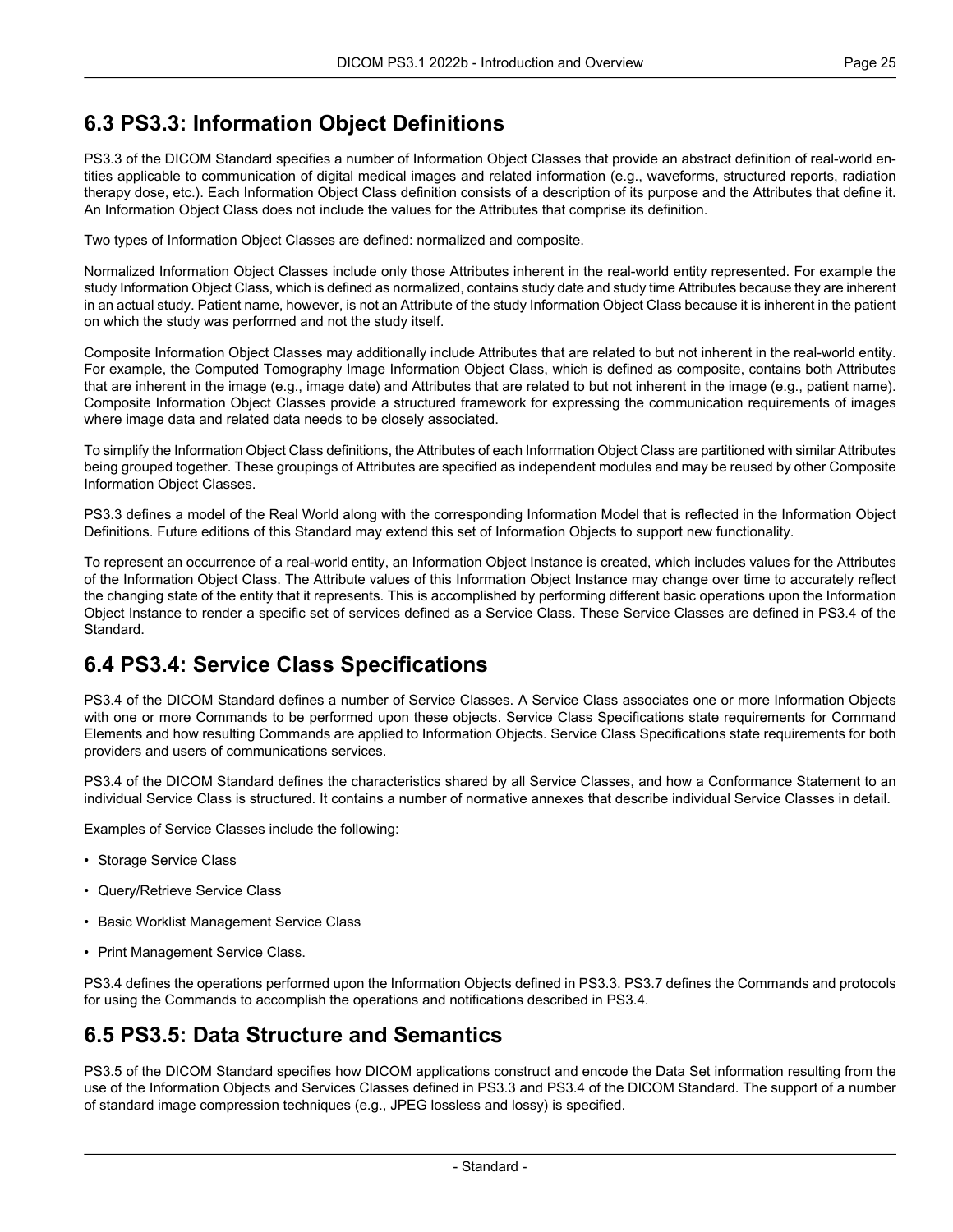[PS3.5](part05.pdf#PS3.5) addresses the encoding rules necessary to construct a Data Stream to be conveyed in a Message as specified in [PS3.7](part07.pdf#PS3.7) of the DICOM Standard. This Data Stream is produced from the collection of Data Elements making up the Data Set.

<span id="page-25-0"></span>[PS3.5](part05.pdf#PS3.5) also defines the semantics of a number of generic functions that are common to many Information Objects. [PS3.5](part05.pdf#PS3.5) defines the encoding rules for international character sets used within DICOM.

#### **6.6 PS3.6: Data Dictionary**

[PS3.6](part06.pdf#PS3.6) of the DICOM Standard is the centralized registry that defines the collection of all DICOM Data Elements available to represent information, along with elements utilized for interchangeable media encoding and a list of uniquely identified items that are assigned by DICOM.

For each element, [PS3.6](part06.pdf#PS3.6) specifies:

- its unique tag, which consists of a group and element number,
- its name,
- its value representation (character string, integer, etc),
- its value multiplicity (how many values per attribute),
- whether it is retired.

For each uniquely identified item, [PS3.6](part06.pdf#PS3.6) specifies:

- its unique value, which is numeric with multiple components separated by decimal points and limited to 64 characters,
- its name,
- <span id="page-25-1"></span>• its type, either Information Object Class, definition of encoding for data transfer, or certain well known Information Object Instances,
- in which Part of the DICOM Standard it is defined.

#### **6.7 PS3.7: Message Exchange**

[PS3.7](part07.pdf#PS3.7) of the DICOM Standard specifies both the service and protocol used by an application in a medical imaging environment to exchange Messages over the communications support services defined in [PS3.8.](part08.pdf#PS3.8) A Message is composed of a Command Stream defined in [PS3.7](part07.pdf#PS3.7) followed by an optional Data Stream as defined in [PS3.5](part05.pdf#PS3.5).

[PS3.7](part07.pdf#PS3.7) specifies:

- the operations and notifications (DIMSE Services) made available to Service Classes defined in [PS3.4,](part04.pdf#PS3.4)
- <span id="page-25-2"></span>• rules to establish and terminate associations provided by the communications support specified in [PS3.8,](part08.pdf#PS3.8) and the impact on out standing transactions,
- rules that govern the exchange of Command requests and responses,
- encoding rules necessary to construct Command Streams and Messages.

#### **6.8 PS3.8: Network Communication Support For Message Exchange**

[PS3.8](part08.pdf#PS3.8) of the DICOM Standard specifies the communication services and the upper layer protocols necessary to support, in a networked environment, communication between DICOM applications as specified in [PS3.3](part03.pdf#PS3.3), [PS3.4,](part04.pdf#PS3.4) [PS3.5](part05.pdf#PS3.5), [PS3.6,](part06.pdf#PS3.6) and [PS3.7.](part07.pdf#PS3.7) These commu nication services and protocols ensure that communication between DICOM applications is performed in an efficient and coordinated manner across the network.

The communication services specified in [PS3.8](part08.pdf#PS3.8) are a proper subset of the services offered by the OSI Presentation Service (ISO 8822) and of the OSI Association Control Service Element (ACSE) (ISO 8649). They are referred to as the Upper Layer Service, which allows peer applications to establish associations, transfer messages and terminate associations.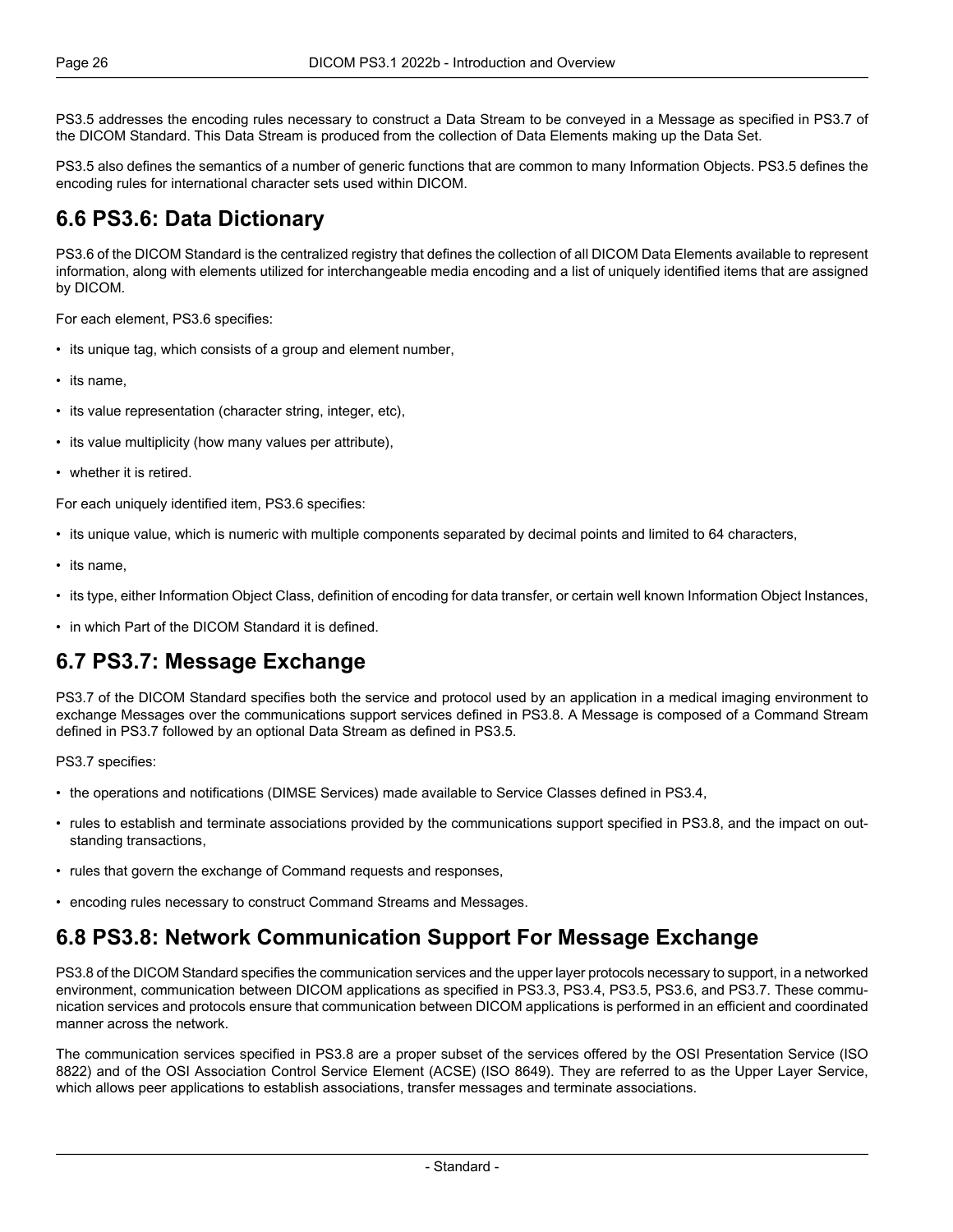This definition of the Upper Layer Service specifies the use of the DICOM Upper Layer Protocol in conjunction with TCP/IP transport protocols.

<span id="page-26-0"></span>The TCP/IP communication protocol specified by [PS3.8](part08.pdf#PS3.8) is a general purpose communication protocol not specific to the DICOM Standard. [Figure](#page-21-0) 5-1 shows this protocol stack.

### **6.9 PS3.9: Retired (formerly Point-to-point Communication Support For Message Exchange)**

<span id="page-26-1"></span>PS3.9 of the DICOM Standard previously specified the services and protocols used for point-to-point communications in a manner compatible with ACR-NEMA 2.0. It has been retired.

#### **6.10 PS3.10 Media Storage and File Format for Media Interchange**

[PS3.10](part10.pdf#PS3.10) of the DICOM Standard specifies a general model for the storage of medical imaging information on removable media (see Figure [6.10-1\)](#page-27-1). The purpose of this Part is to provide a framework allowing the interchange of various types of medical images and related information on a broad range of physical storage media.

**Note** 

See [Figure](#page-21-0) 5-1 for understanding how the media interchange model relates to the network model.

[PS3.10](part10.pdf#PS3.10) specifies:

- a layered model for the storage of medical images and related information on storage media. This model introduces the concept of media storage application profiles, which specify application specific subsets of the DICOM Standard to which a media storage implementation may claim conformance. Such a conformance applies only to the writing, reading and updating of the content of storage media.
- a DICOM file format supporting the encapsulation of any Information Object;
- a secure DICOM file format supporting the encapsulation of a DICOM file format in a cryptographic envelope;
- a DICOM file service providing independence from the underlying media format and physical media.

[PS3.10](part10.pdf#PS3.10) defines various media storage concepts:

- the method to identify a set of files on a single medium;
- the method for naming a DICOM file within a specific file system.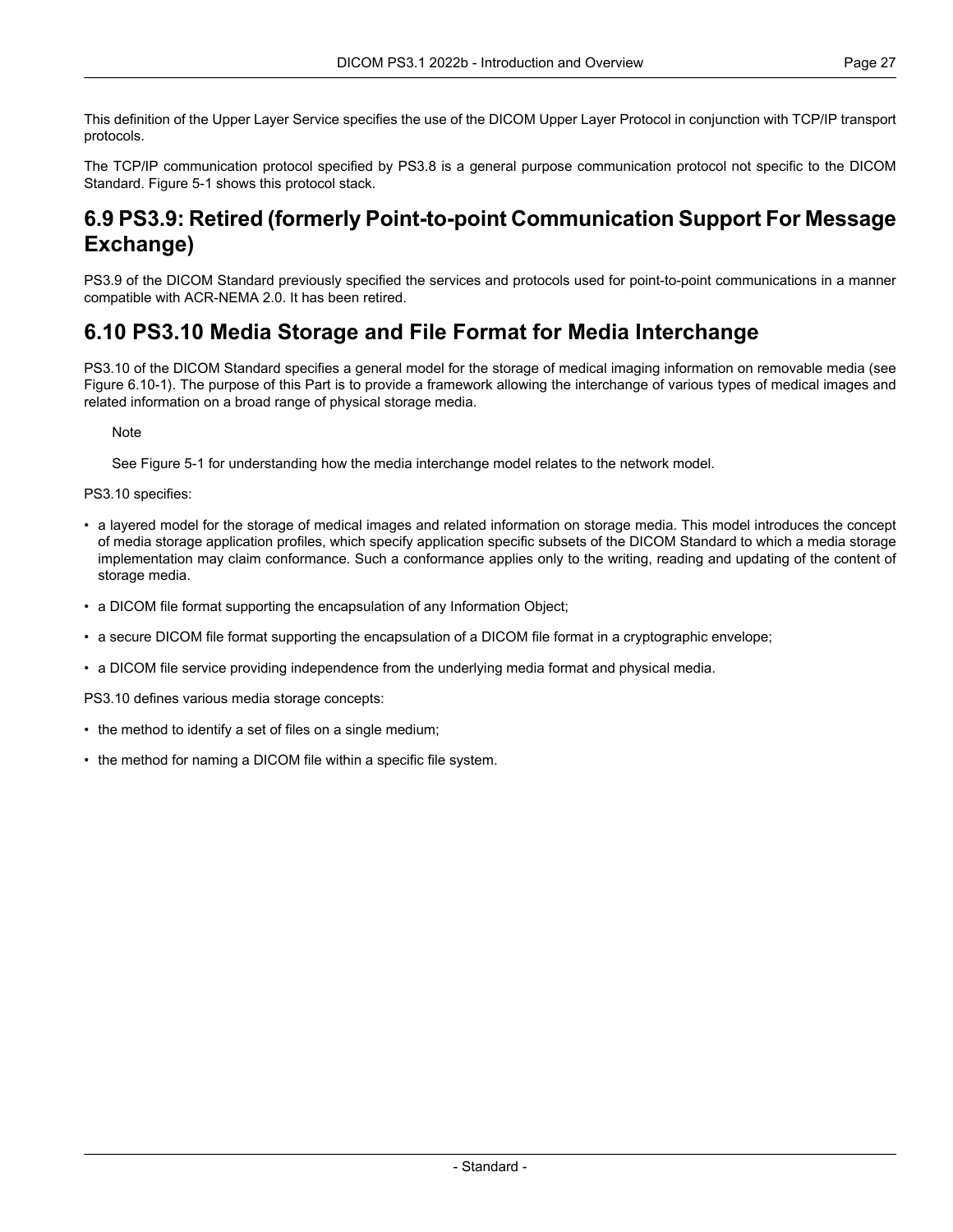<span id="page-27-1"></span>

#### **Figure 6.10-1. DICOM Communication Model for Media Interchange**

#### <span id="page-27-0"></span>**6.11 PS3.11: Media Storage Application Profiles**

[PS3.11](part11.pdf#PS3.11) of the DICOM Standard specifies application specific subsets of the DICOM Standard to which an implementation may claim conformance. These application specific subsets will be referred to as Application Profiles in this section. Such a conformance statement applies to the interoperable interchange of medical images and related information on storage media for specific clinical uses. It follows the framework, defined in [PS3.10](part10.pdf#PS3.10), for the interchange of various types of information on storage media.

An Application Profile annex is organized into the following major parts:

- The name of the Application Profile, or the list of Application Profiles grouped in a related class
- A description of the clinical context of the Application Profile
- The definition of the media storage Service Class with the device roles for the Application Profile and associated options
- Informative section describing the operational requirements of the Application Profile
- Specification of the Information Object Classes and associated Information Objects supported and the encoding to be used for the data transfer
- The selection of media formats and physical media to be used
- Other parameters that need to be specified to ensure interoperable media interchange
- Security parameters that select the cryptographic techniques to be used with secure media storage Application Profiles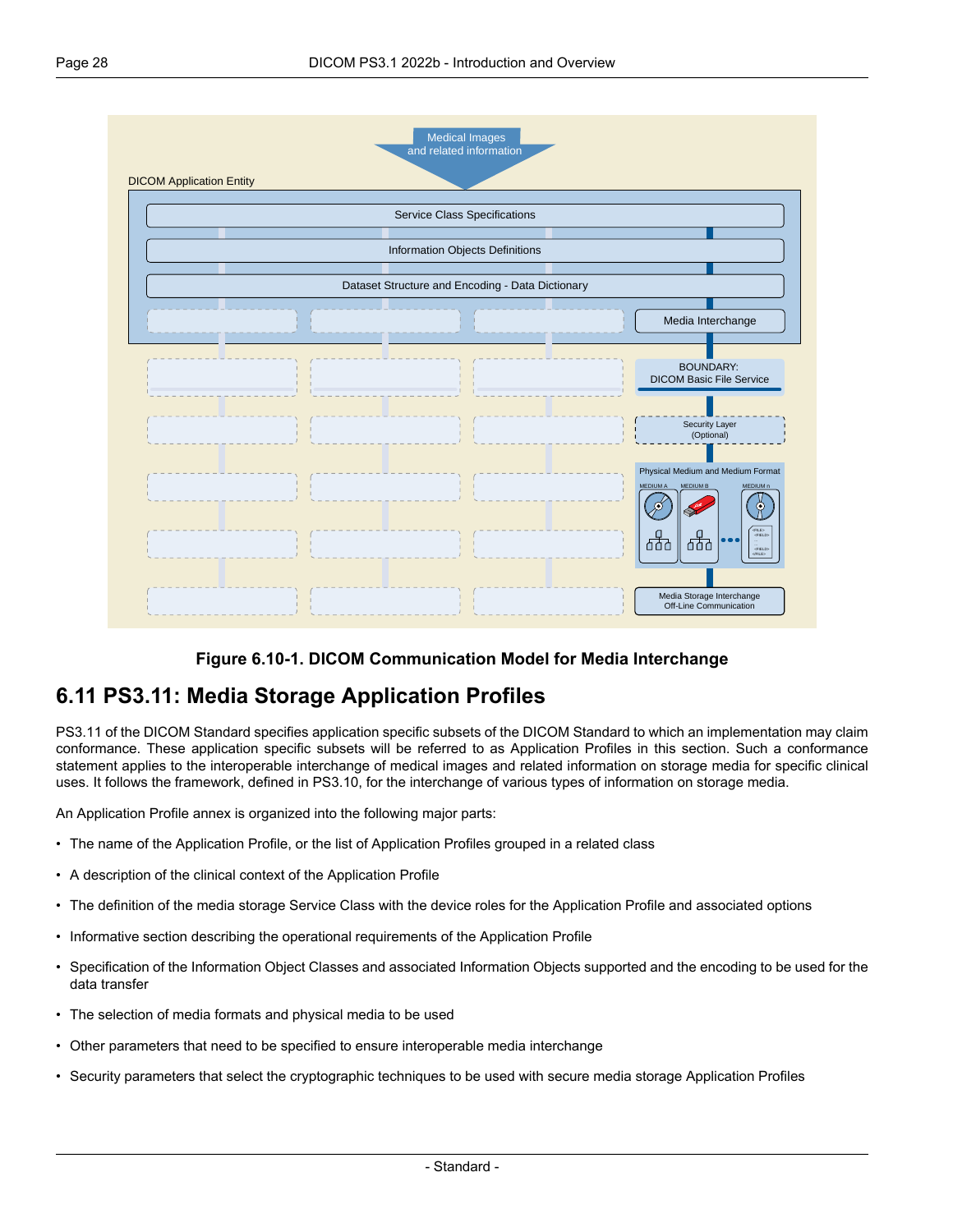The structure of DICOM and the design of the Application Profile mechanism is such that extension to additional Information Object Classes and the new exchange media is straightforward.

#### Note

<span id="page-28-4"></span>[Figure](#page-28-4) 6.11-1 shows how individual aspects of an Application profile map to the various parts of the DICOM Standard.



#### **Figure 6.11-1. Relationship Between an Application Profile and Parts of DICOM**

#### <span id="page-28-0"></span>**6.12 PS3.12: Storage Functions and Media Formats For Data Interchange**

<span id="page-28-1"></span>[PS3.12](part12.pdf#PS3.12) of the DICOM Standard facilitates the interchange of information between applications in medical environments by specifying:

- A structure for describing the relationship between the media storage model and a specific physical media and media format.
- Specific physical media characteristics and associated media formats.

#### <span id="page-28-2"></span>**6.13 PS3.13: Retired (formerly Print Management Point-to-point Communication Support)**

PS3.13 previously specified the services and protocols used for point-to-point communication of print management services. It has been retired.

### **6.14 PS3.14: Grayscale Standard Display Function**

<span id="page-28-3"></span>[PS3.14](part14.pdf#PS3.14) specifies a standardized display function for consistent display of grayscale images. This function provides methods for calib rating a particular display system for the purpose of presenting images consistently on different display media (e.g., monitors and printers).

The chosen display function is based on human visual perception. Human eye contrast sensitivity is distinctly non-linear within the luminance range of display devices. This Standard uses Barten's model of the human visual system.

### **6.15 PS3.15: Security and System Management Profiles**

[PS3.15](part15.pdf#PS3.15) of the DICOM Standard specifies security and system management profiles to which implementations may claim conformance. Security and system management profiles are defined by referencing externally developed standard protocols, such as DHCP, LDAP,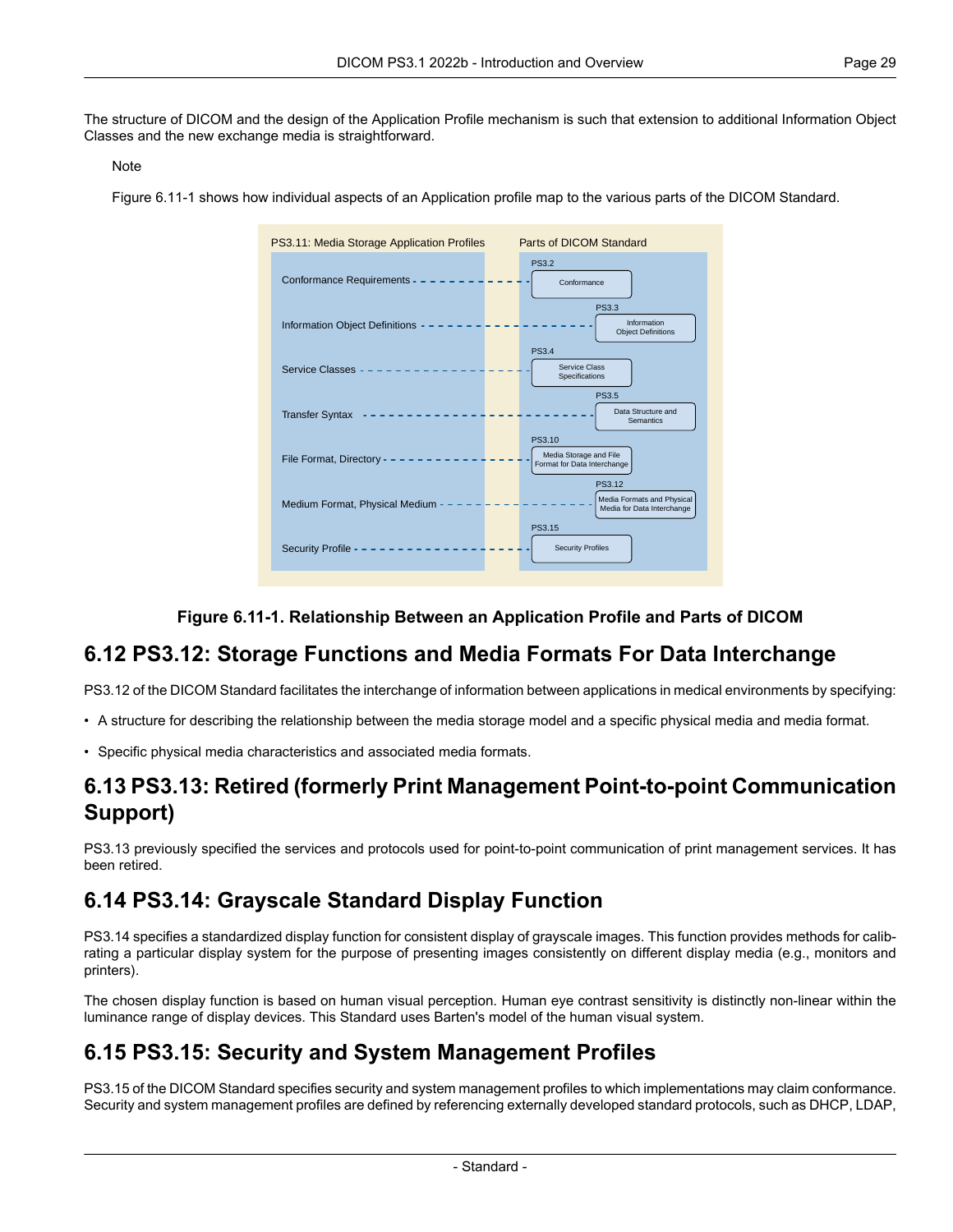TLS and ISCL. Security protocols may use security techniques like public keys and "smart cards". Data encryption can use various standardized data encryption schemes.

<span id="page-29-0"></span>This Part does not address issues of security policies. The Standard only provides mechanisms that can be used to implement security policies with regard to the interchange of DICOM objects. It is the local administrator's responsibility to establish appropriate security policies.

### **6.16 PS3.16: Content Mapping Resource**

[PS3.16](part16.pdf#PS3.16) of the DICOM Standard specifies:

- templates for structuring documents as DICOM Information Objects
- sets of coded terms for use in Information Objects
- <span id="page-29-1"></span>• a lexicon of terms defined and maintained by DICOM
- country specific translations of coded terms

#### **6.17 PS3.17: Explanatory Information**

<span id="page-29-2"></span>[PS3.17](part17.pdf#PS3.17) of the DICOM Standard specifies:

• informative and normative annexes containing explanatory information

#### **6.18 PS3.18: Web Services**

[PS3.18](part18.pdf#PS3.18) of the DICOM Standard specifies the means whereby Web Services can be used for retrieving or storing a DICOM object.

Requests that retrieve data specify the media type (format) of the response body. Requests that store data specify the media type of the request body.

<span id="page-29-3"></span>The HTTP requests as defined within this Standard are sufficient for the HTTP server to act as a DICOM SCU (Service Class User) to retrieve or store the requested objects from an appropriate DICOM SCP (Service Class Provider) using baseline DICOM function ality as defined in [PS3.4](part04.pdf#PS3.4) and [PS3.7,](part07.pdf#PS3.7) which is to say that the HTTP server can act as a proxy for the DICOM SCP.

### **6.19 PS3.19: Application Hosting**

<span id="page-29-4"></span>[PS3.19](part19.pdf#PS3.19) of the DICOM Standard specifies an Application Programming Interface (API) to a DICOM based medical computing system into which programs written to that standardized interface can "plug-in" (see [Figure](#page-29-4) 6.19-1). A Hosting System implementer only needs to create the standardized API once to support a wide variety of add-on Hosted Applications.

| Hosting System (e.g., Medical Workstation)                 |  |
|------------------------------------------------------------|--|
| API (Socket)<br>API (Plug)<br>Hosted Application (Plug-in) |  |

#### **Figure 6.19-1. Interface Between a Hosted Application and a Hosting System**

In the traditional "plug-in" model, the "plug-in" is dedicated to a particular host system (e.g., a web browsing program), and might not run under other host systems (e.g., other web browsing programs). [PS3.19](part19.pdf#PS3.19) defines an API that may be implemented by any Hosting System. A "plug-in" Hosted Application written to the API would be able run in any environment provided by a Hosting System that implements that API (see [Figure](#page-30-3) 6.19-2).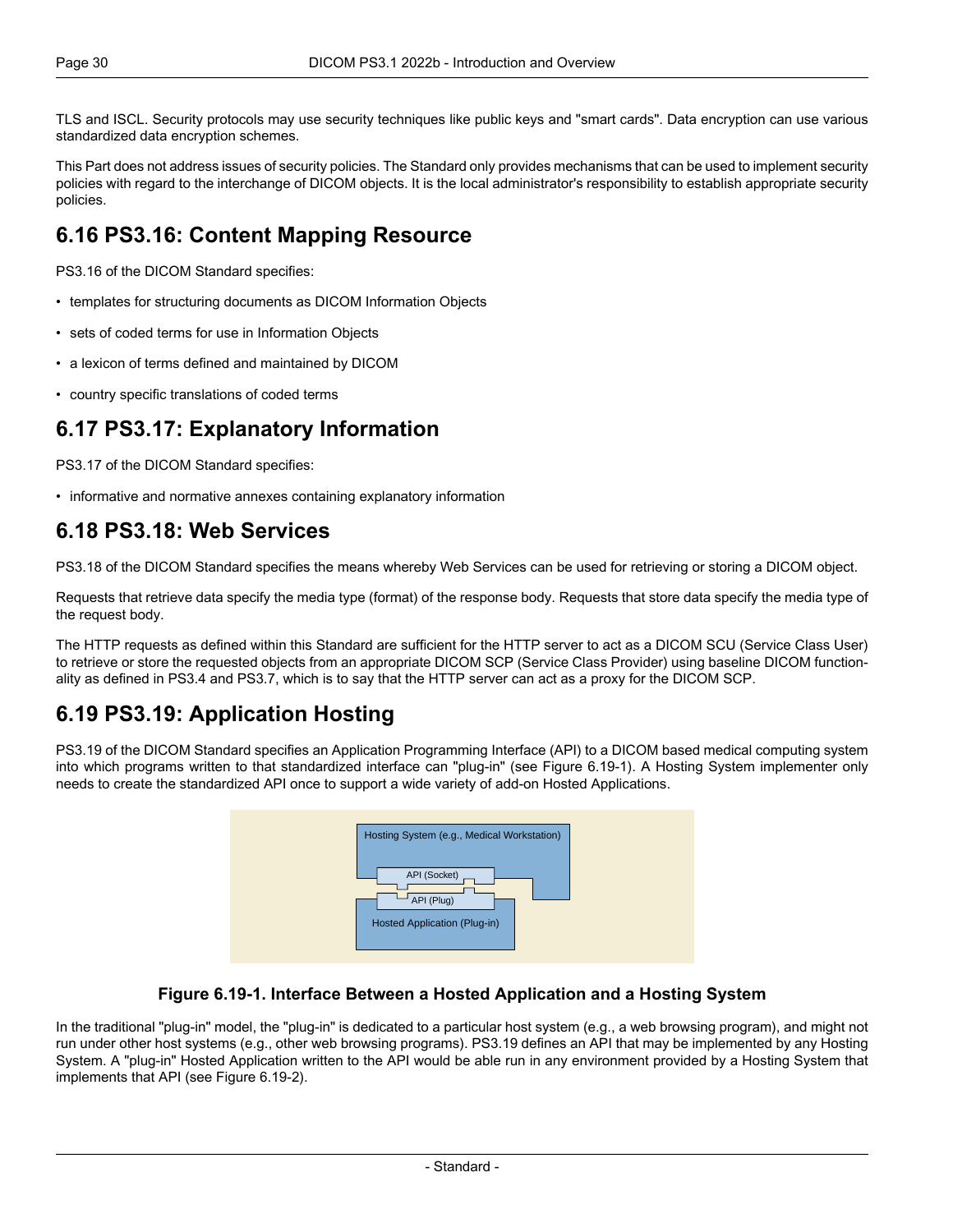<span id="page-30-3"></span>

#### **Figure 6.19-2. Illustration of Platform Independence via the Hosted Application**

<span id="page-30-0"></span>[PS3.19](part19.pdf#PS3.19) specifies both the interactions and the Application Programming Interfaces (API) between Hosting Systems and Hosted Ap plications. [PS3.19](part19.pdf#PS3.19) also defines the data models that are used by the API.

#### **6.20 PS3.20: Imaging Reports using HL7 Clinical Document Architecture**

[PS3.20](part20.pdf#PS3.20) of the DICOM Standard specifies templates for the encoding of imaging reports using the HL7 Clinical Document Architecture Release 2 (CDA R2, or simply CDA) Standard. Within this scope are clinical procedure reports for specialties that use imaging for screening, diagnostic, or therapeutic purposes.

[PS3.20](part20.pdf#PS3.20) constitutes an implementation guide for CDA, and is harmonized with the approach to standardized templates for CDA imple mentation guides developed by HL7. It also provides Business Names for data elements that link data in user terminology, e.g., col lected by a report authoring application, to specific CDA encoded elements.

<span id="page-30-1"></span>As an implementation guide for imaging reports, particular attention is given to the use and reference of data collected in imaging procedures as explicit evidence within reports. This data includes images, waveforms, measurements, annotations, and other analytic results managed as DICOM SOP Instances. Specifically, this Part includes a specification for transformation into CDA documents of DICOM Structured Report instances that represent imaging reports.

### <span id="page-30-2"></span>**6.21 PS3.21: Transformations between DICOM and other Representations**

[PS3.21](part21.pdf#PS3.21) of the DICOM Standard specifies the transformations between DICOM and other representations of the same information. Within its scope are transformations to and from the NCI Annotation and Image Markup format.

### **6.22 PS3.22: Real-Time Communication (DICOM-RTV)**

[PS3.22](part22.pdf#PS3.22) of the DICOM Standard specifies an [SMPTE ST [2110-10\]](#page-14-3) based service for the real-time transport of DICOM metadata. It provides a mechanism for the transport of DICOM metadata associated with a video or an audio flow based on the [\[SMPTE](#page-14-4) ST 2110- [20\]](#page-14-4) and [SMPTE ST [2110-30\],](#page-14-5) respectively.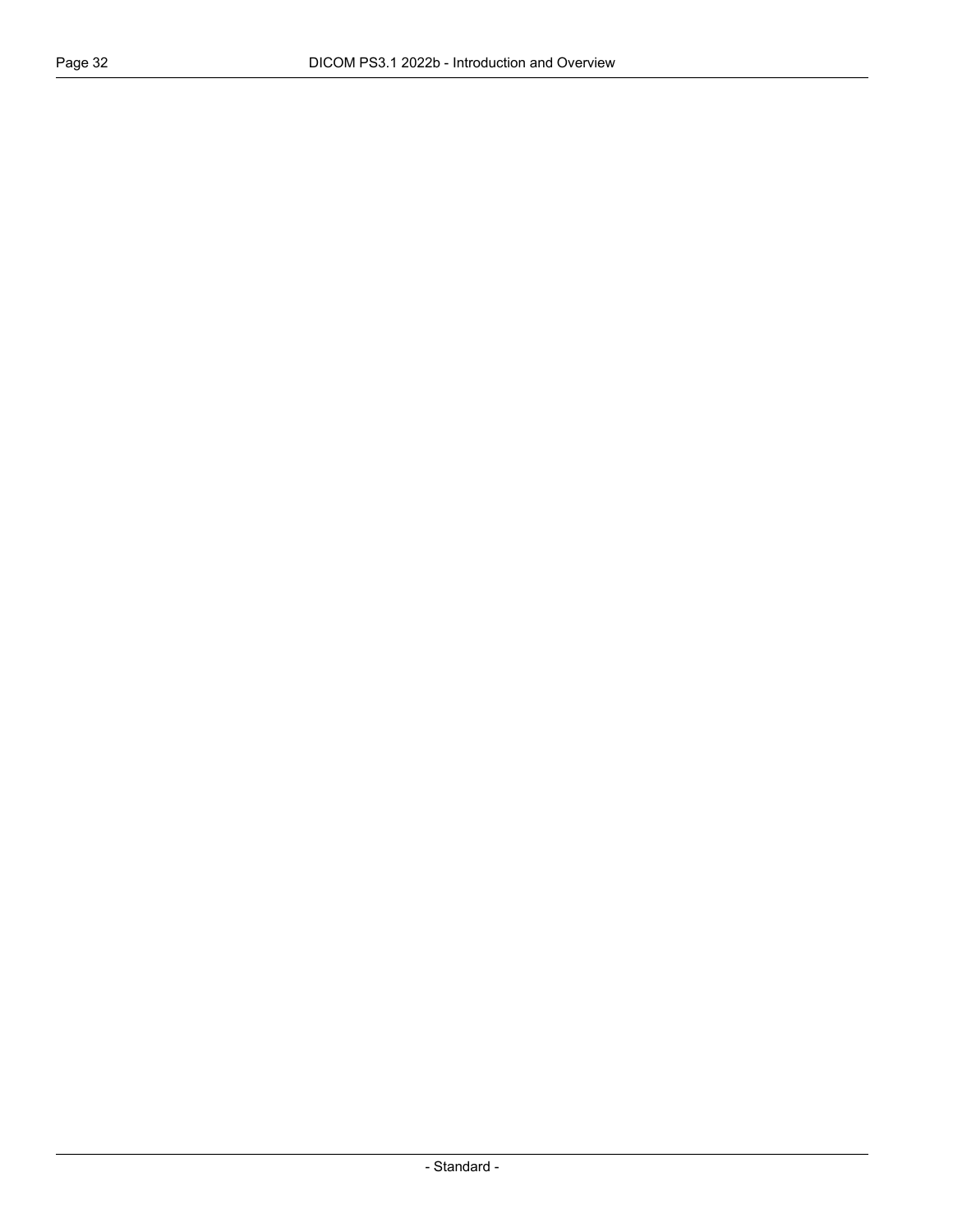# <span id="page-32-0"></span>**7 Referencing The DICOM Standard**

Under the procedures of the DICOM Standards Committee, the Standard is in constant revision. Supplements and corrections to the Standard are balloted and approved several times a year. Each change when approved as Final Text immediately goes into effect. At intervals, all of the approved Final Text changes are consolidated into a published edition of the Standard, identified by year of publication, but such publication is only a convenience to the user; the Standard is officially changed when each change is approved.

Conformance to the DICOM Standard is through specified SOP Classes using DIMSE messages (see [PS3.4](part04.pdf#PS3.4)), Web Services (see [PS3.18](part18.pdf#PS3.18)), media interchange (see Annex I "Media Storage Service Class [\(Normative\)"](part04.pdf#chapter_I) in PS3.4 and [PS3.10\)](part10.pdf#PS3.10), or the hosted application API (see [PS3.19\)](part19.pdf#PS3.19). Additional conformance claims may be made to Profiles (see [PS3.11](part11.pdf#PS3.11) and [PS3.15](part15.pdf#PS3.15)). Once such a unit of conformance is specified in the Standard, all changes thereto are forward and backward compatible (except in rare cases where the original spe cification was non-interoperable, or conflicted with another standard). Conformance requirements and conformance claims are therefore referenced to the name and/or identifier of the feature, and never referenced to an edition of the Standard. Generally, the only appropriate reference to a particular edition of the Standard is to identify a retired feature (see Section 1.4.2 [Continuous](#page-11-2) Main [tenance](#page-11-2)).

The following citation form is preferred for general references to the Standard, without specification of date of edition, when specific conformance requirements are not invoked:

NEMA PS3 / ISO 12052, Digital Imaging and Communications in Medicine (DICOM) Standard, National Electrical Manufacturers Association, Rosslyn, VA, USA (available free at <http://www.dicomstandard.org/>)

The requirements of this section do not override the requirement to provide a DICOM Conformance Statement as described in [PS3.2.](part02.pdf#PS3.2)

The following forms are preferred for references to units of conformance to the Standard when they are made outside the context of a DICOM Conformance Statement (e.g., in customer requirements):

- "… conformant to the DICOM <name> SOP Class for network exchange [as a Service Class <User | Provider>], as specified in DICOM [PS3.4:](part04.pdf#PS3.4) Service Class Specifications."
- "… conformant to the DICOM <name> SOP Class for media exchange [as a File Set <Creator | Updater | Reader>], as specified in DICOM [PS3.4](part04.pdf#PS3.4): Service Class Specifications."
- "... conformant to the DICOM <name> Web Service [as <an Origin-server | a User-agent>] [for the <name> SOP Class], as specified in DICOM [PS3.18](part18.pdf#PS3.18): Web Services."
- "… conformant to DICOM Application Hosting [as a <Hosting System | Hosted Application>] for the <name> SOP Class, as specified in DICOM [PS3.19](part19.pdf#PS3.19): Application Hosting."
- "… conformant to the DICOM <identifier> Application Profile [as a File Set <Creator | Updater | Reader>] [for the <name> SOP Class], as specified in DICOM [PS3.11](part11.pdf#PS3.11): Media Storage Application Profiles."
- "… conformant to the DICOM <name> Profile, as specified in DICOM [PS3.15:](part15.pdf#PS3.15) Security and System Management Profiles."

**Note** 

- 1. Some Application Profiles and Web Services may fully specify the information objects exchanged, while others may require explicit specification of SOP Classes in the references.
- 2. Examples:
	- "The modality shall be conformant to the DICOM CT Image Storage and MR Image Storage SOP Classes for network exchange as a Service Class User, as specified in DICOM [PS3.4:](part04.pdf#PS3.4) Service Class Specifications."
	- "The workstation shall be conformant to the DICOM STD-XA1K-DVD Application Profile as a File Set Reader, as specified in DICOM [PS3.11](part11.pdf#PS3.11): Media Storage Application Profiles."
	- "The PACS shall be conformant to the DICOM WADO-RS and STOW-RS Web Services as an Origin-server for the SOP Classes listed in Table X, as specified in DICOM [PS3.18](part18.pdf#PS3.18): Web Services."